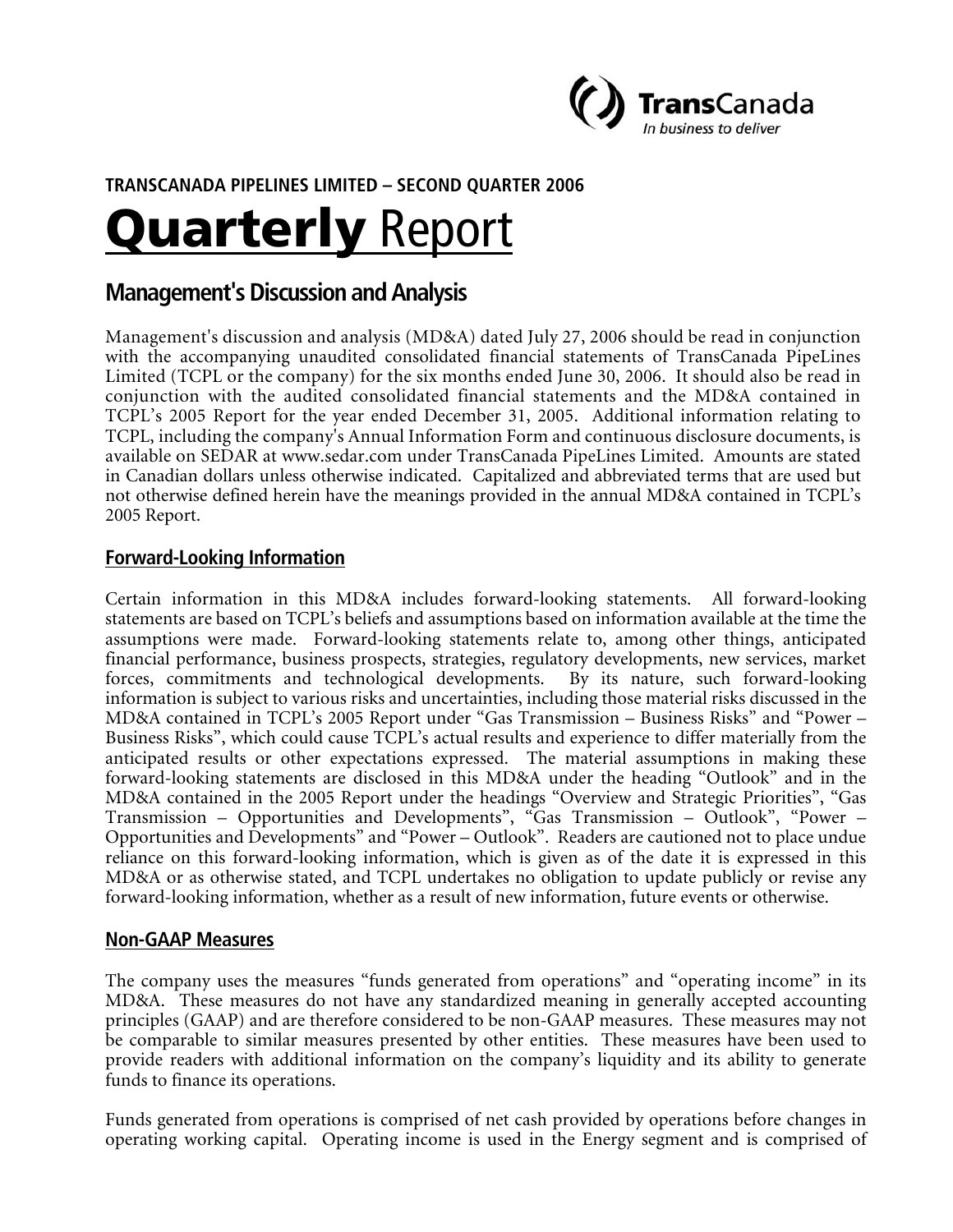revenues plus equity income less operating expenses as shown on the consolidated income statement. See the Energy section in the MD&A for a reconciliation of operating income to net earnings.

## **Results of Operations**

Gains on sale of Northern Border Partners, L.P.

interest and PipeLines LP units **13** 1

Effective June 1, 2006, TCPL revised the composition and names of its reportable business segments to Pipelines and Energy. Pipelines is principally comprised of the company's pipelines in Canada, the United States and Mexico. Energy includes the company's power operations, natural gas storage and liquefied natural gas (LNG) businesses in Canada and the U.S. The internal organizational structure of the company has accordingly been aligned with these segments. The segmented information has been retroactively restated to reflect the changes in reportable segments. These changes had no impact on consolidated net income.

#### **Consolidated**

| <b>Segment Results-at-a-Glance</b>                                                              |                            |      |                          |      |  |
|-------------------------------------------------------------------------------------------------|----------------------------|------|--------------------------|------|--|
| (unaudited)                                                                                     | Three months ended June 30 |      | Six months ended June 30 |      |  |
| (millions of dollars except per share amounts)                                                  | 2006                       | 2005 | 2006                     | 2005 |  |
| <b>Pipelines</b>                                                                                |                            |      |                          |      |  |
| <b>Excluding gains</b>                                                                          | 134                        | 165  | 291                      | 326  |  |
| Gain on sale of Northern Border Partners, L.P.                                                  |                            |      |                          |      |  |
| interest                                                                                        | 13                         |      | 13                       |      |  |
| Gain on sale of PipeLines LP units                                                              |                            |      |                          | 49   |  |
|                                                                                                 | 147                        | 166  | 304                      | 375  |  |
|                                                                                                 |                            |      |                          |      |  |
| <b>Energy</b>                                                                                   | 97                         | 41   | 197                      | 73   |  |
| Corporate                                                                                       |                            | (8)  | (13)                     | (17) |  |
| <b>Net Income Applicable to Common Shares</b>                                                   |                            |      |                          |      |  |
| Continuing operations <sup>(1)</sup>                                                            | 244                        | 199  | 488                      | 431  |  |
| Discontinued operations                                                                         |                            |      | 28                       |      |  |
|                                                                                                 | 244                        | 199  | 516                      | 431  |  |
|                                                                                                 | Three months ended June 30 |      | Six months ended June 30 |      |  |
|                                                                                                 | 2006                       | 2005 | 2006                     | 2005 |  |
| (1)<br>Net Income Applicable to Common Shares<br>from Continuing Operations is<br>comprised of: |                            |      |                          |      |  |

Excluding gains **231** 198 **475** 382

**13** 49

**244** 199 **488** 431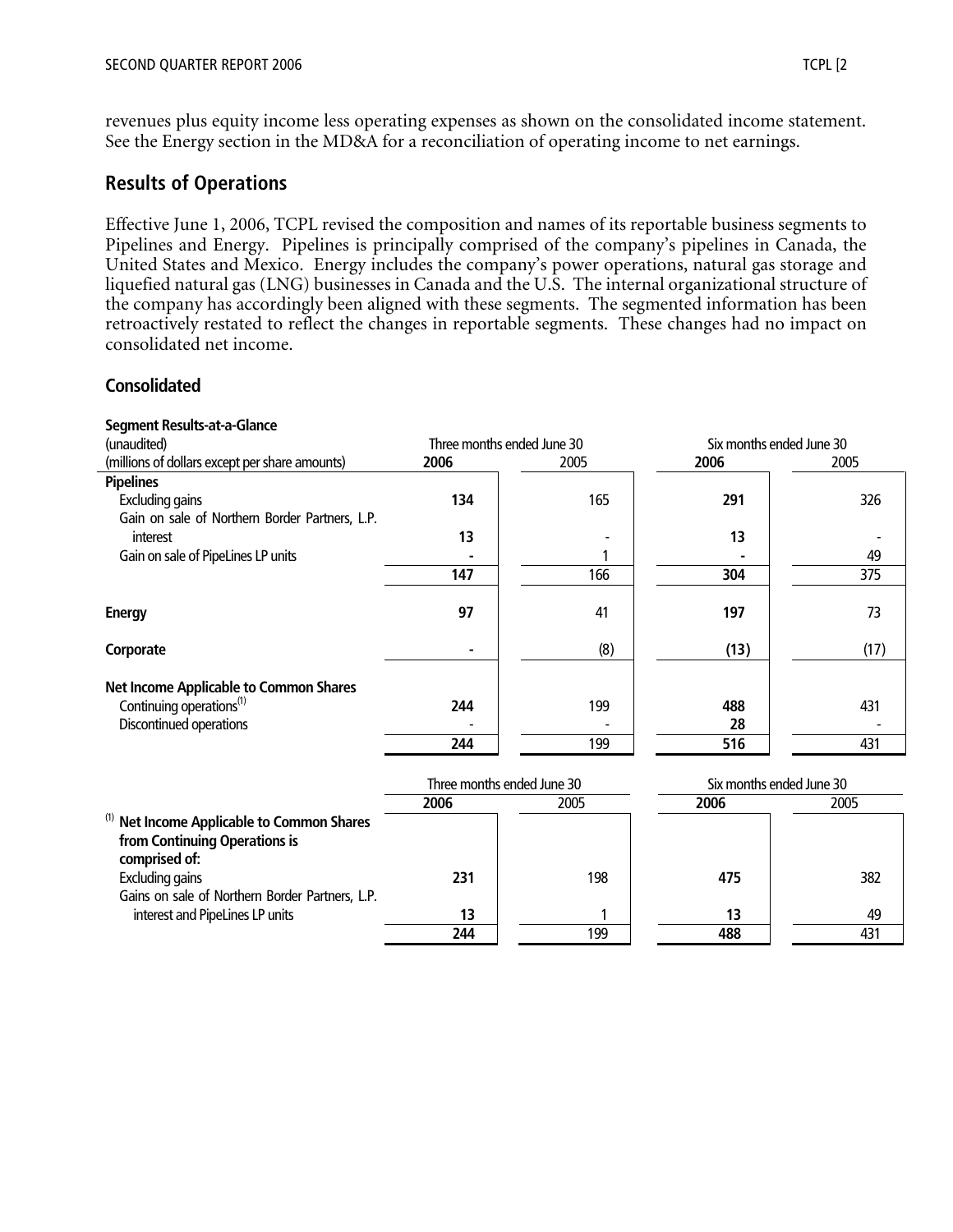TCPL's net income applicable to common shares and net income applicable to common shares from continuing operations (net earnings) for second quarter 2006 were \$244 million compared to \$199 million for second quarter 2005. The increase of \$45 million was primarily due to significantly higher net earnings from the Energy business and lower net expenses in Corporate, partially offset by lower net earnings from the Pipelines business.

The increase of \$56 million in Energy's net earnings for second quarter 2006 compared to second quarter 2005 was primarily due to higher operating income from each of its existing businesses as well as a \$23 million favourable impact on future income taxes arising from a reduction in Canadian federal and provincial corporate income tax rates enacted in second quarter 2006. These increases were partially offset by the loss of operating income associated with the sale of the Power LP investment in third quarter 2005.

The \$8 million decrease in Corporate's net expenses in second quarter 2006 compared to second quarter 2005 was primarily due to a \$10 million favourable impact on future income taxes arising from the reduction in Canadian federal and provincial corporate income tax rates in second quarter 2006. In addition, higher year-to-date interest income and other and the favourable impact of a weaker U.S. dollar were primarily offset by higher financial charges.

Pipelines' net earnings for second quarter 2006 decreased \$19 million compared to second quarter 2005 mainly due to lower net earnings from the Canadian Mainline and Alberta System, as a result of lower rates of return on common equity (ROE) and lower average investment bases. In addition, Canadian Mainline's net earnings in second quarter 2005 included \$13 million related to 2004 as a result of a second quarter 2005 decision from the National Energy Board (NEB) on the 2004 Tolls and Tariff Application (Phase II) dealing with capital structure. These decreases were partially offset by a \$13 million after-tax gain on the sale of TCPL's 17.5 per cent general partner interest in Northern Border Partners, L.P. to a subsidiary of ONEOK Inc. (ONEOK) in second quarter 2006.

TCPL's net income applicable to common shares for the six months ended June 30, 2006 was \$516 million which included net income from discontinued operations of \$28 million, reflecting bankruptcy settlements with Mirant Corporation and certain of its subsidiaries (Mirant) received in first quarter 2006 related to TCPL's Gas Marketing business divested in 2001. Net income applicable to common shares for the six months ended June 30, 2005 was \$431 million.

TCPL's net earnings for the six months ended June 30, 2006 were \$488 million compared to \$431 million for the same period in 2005. The increase of \$57 million was primarily due to significantly higher net earnings from the Energy segment and lower net expenses in Corporate, partially offset by lower net earnings from the Pipelines segment.

The increase of \$124 million in Energy's net earnings for the six months ended June 30, 2006 compared to the same period in 2005 was primarily due to higher operating income from each of its existing businesses as well as the \$23 million favourable impact on future income taxes from the reduction of Canadian federal and provincial corporate income tax rates enacted in second quarter 2006. These increases were partially offset by the loss of operating income associated with the sale of the Power LP investment in third quarter 2005.

The decrease of \$4 million in Corporate's net expenses for the six months ended June 30, 2006 compared to the same period in 2005 was primarily due to the \$10 million favourable impact on future income taxes in second quarter 2006 from the reduction of Canadian federal and provincial corporate income tax rates, partially offset by higher income tax refunds and positive income tax adjustments recorded in the six months ended June 30, 2005. In addition, higher year-to-date interest income and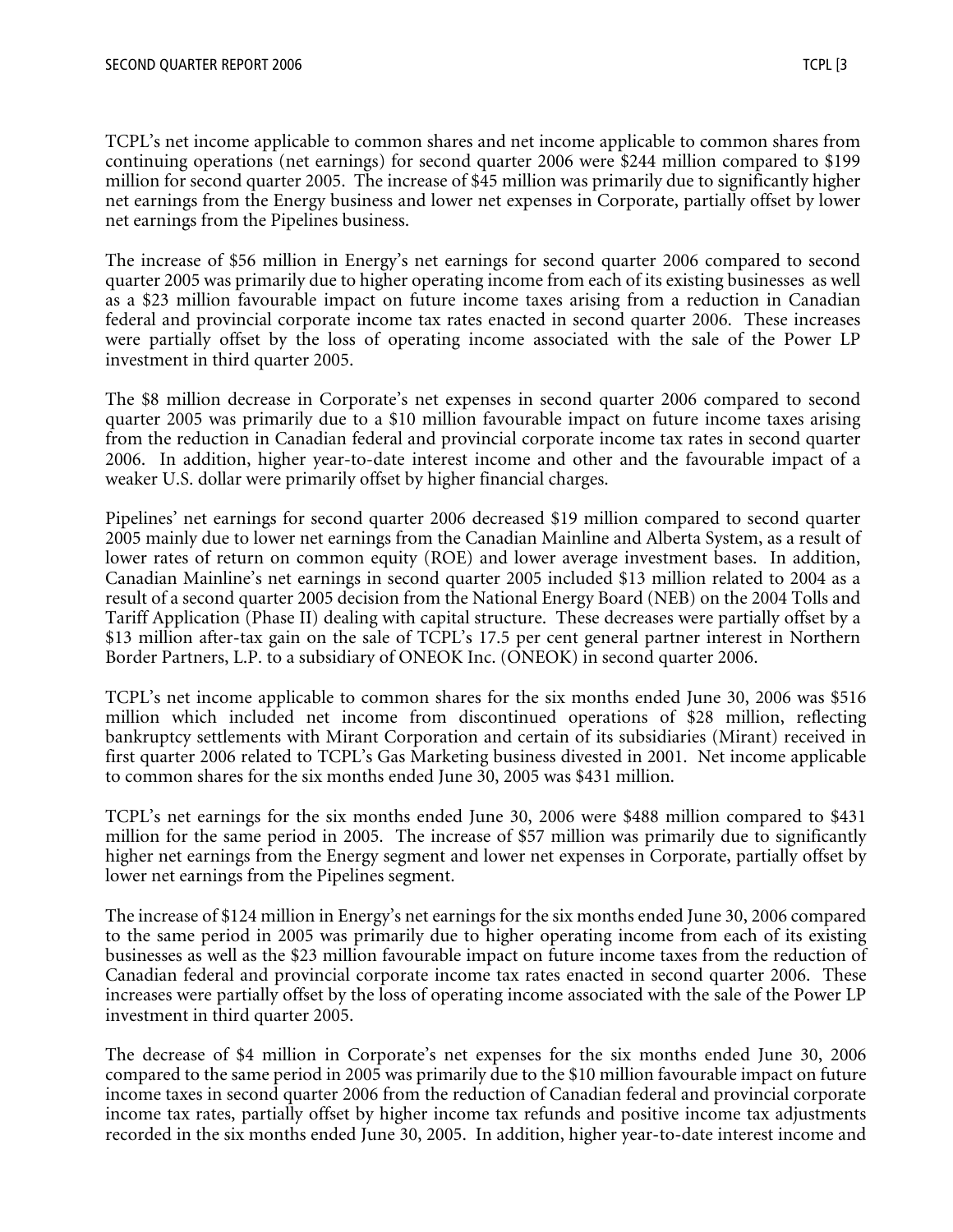other and the favourable impact of a weaker U.S dollar were primarily offset by higher financial charges.

Excluding the \$49 million gain on sale of PipeLines LP units in 2005 and the \$13 million gain on sale of TCPL's general partner interest in Northern Border Partners, L.P. in 2006, Pipelines' net earnings for the six months ended June 30, 2006 decreased \$35 million compared to the same period in 2005. This decrease was primarily due to lower net earnings from the Canadian Mainline and Alberta System as a result of lower ROE and lower average investment bases in 2006 compared to 2005, the \$13 million net earnings impact in second quarter 2005 related to 2004 resulting from the NEB's decision on the Canadian Mainline's 2004 Tolls and Tariff Application (Phase II) as well as lower net earnings from TCPL's Other Pipelines. These decreases were partially offset by higher net earnings from GTN which included a \$29 million (\$18 million after tax) bankruptcy settlement with Mirant, a former shipper on the Gas Transmission Northwest System.

Funds generated from operations of \$539 million and \$1,055 million for the three and six months ended June 30, 2006 increased \$42 million and \$138 million, respectively, when compared to the same periods in 2005.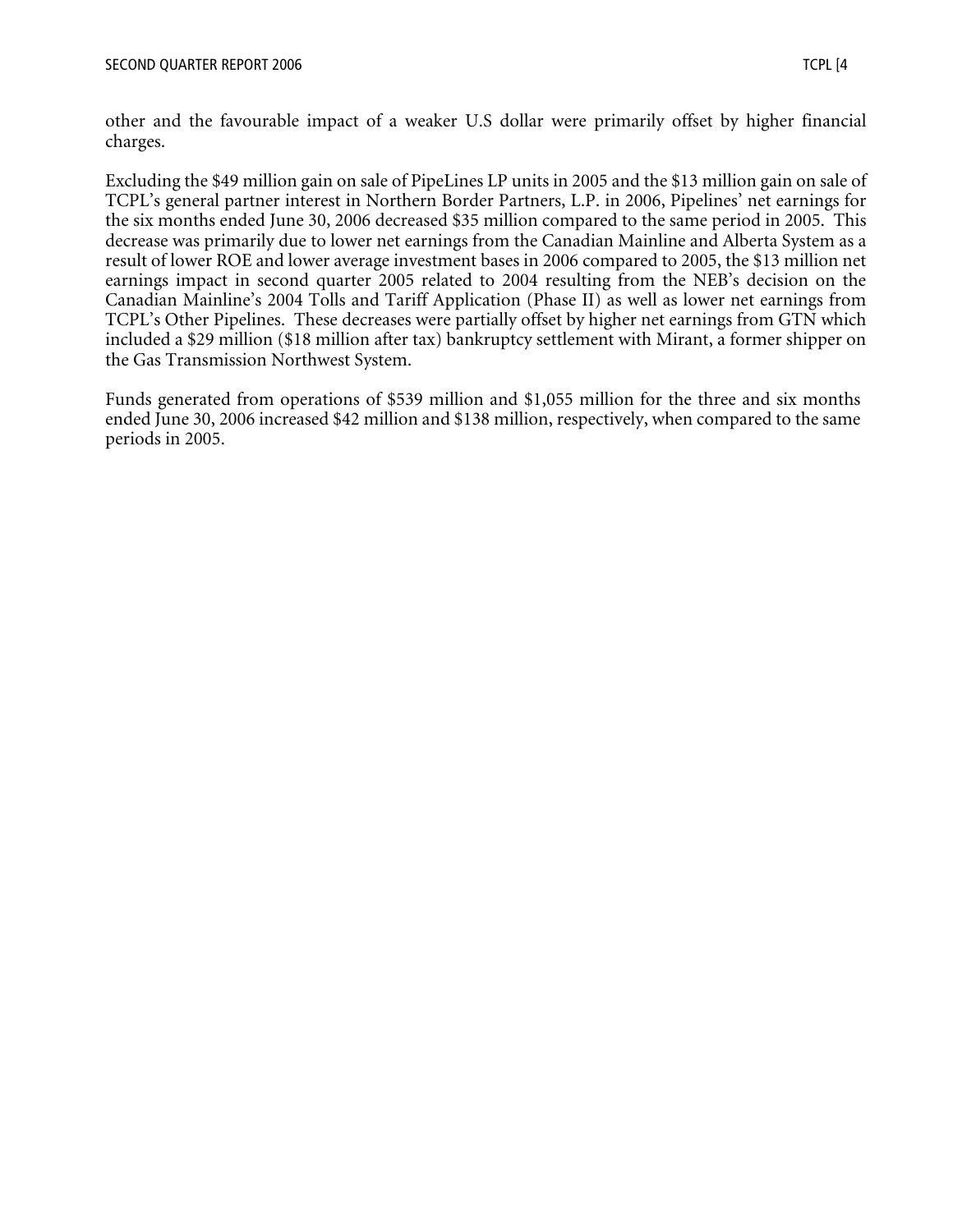## **Pipelines**

The Pipelines business generated net earnings of \$147 million and \$304 million for the three and six months ended June 30, 2006, respectively, compared to \$166 million and \$375 million for the same periods in 2005.

| <b>Pipelines Results-at-a-Glance</b>             |                            |      |                          |      |
|--------------------------------------------------|----------------------------|------|--------------------------|------|
| (unaudited)                                      | Three months ended June 30 |      | Six months ended June 30 |      |
| (millions of dollars)                            | 2006                       | 2005 | 2006                     | 2005 |
| <b>Wholly-Owned Pipelines</b>                    |                            |      |                          |      |
| <b>Canadian Mainline</b>                         | 61                         | 86   | 120                      | 149  |
| Alberta System                                   | 34                         | 37   | 67                       | 74   |
| <b>GTN</b>                                       | 13                         | 16   | 45                       | 39   |
| Foothills System                                 | 6                          | 6    | 11                       | 11   |
| <b>BC System</b>                                 |                            |      | 3                        | 3    |
|                                                  | 115                        | 146  | 246                      | 276  |
|                                                  |                            |      |                          |      |
| <b>Other Pipelines</b>                           |                            |      |                          |      |
| <b>Great Lakes</b>                               | 11                         | 11   | 23                       | 25   |
| Iroquois                                         | 3                          | 3    |                          |      |
| PipeLines LP                                     | 3                          |      | 4                        |      |
| Portland                                         | (2)                        |      | 4                        | h    |
| <b>Ventures LP</b>                               | 3                          | 3    | 6                        | 6    |
| <b>TQM</b>                                       |                            |      | 3                        |      |
| <b>TransGas</b>                                  |                            | 3    | 5                        | 6    |
| Gas Pacifico/INNERGY                             |                            |      | 4                        |      |
| Northern Development                             | (1)                        | (1)  | (2)                      | (2)  |
| General, administrative, support costs and other | (4)                        | (2)  | (9)                      | (6)  |
|                                                  | 19                         | 19   | 45                       | 50   |
| Gain on sale of PipeLines LP units               |                            |      |                          | 49   |
| Gain on sale of Northern Border Partners, L.P.   |                            |      |                          |      |
| interest                                         | 13                         |      | 13                       |      |
|                                                  | 32                         | 20   | 58                       | 99   |
| Net Earnings                                     | 147                        | 166  | 304                      | 375  |

# Wholly-Owned Pipelines

Canadian Mainline's net earnings decreased \$25 million and \$29 million for the three and six months ended June 30, 2006, respectively, compared to the corresponding periods in 2005. These decreases were primarily due to a lower ROE, as determined by the NEB, of 8.88 per cent in 2006 compared to 9.46 per cent in 2005, a lower average investment base, and the positive impact of the NEB's decision on the Canadian Mainline's 2004 Tolls and Tariff Application (Phase II) in April 2005. This NEB decision included an increase in the deemed common equity ratio from 33 per cent to 36 per cent for 2004 which was also effective for 2005 under the 2005 tolls settlement with shippers. As a result, Canadian Mainline's net earnings in second quarter 2005 included \$13 million related to 2004.

The Alberta System's net earnings decreased \$3 million and \$7 million for the three and six months ended June 30, 2006, respectively, compared to the same periods in 2005. These decreases were primarily due to a lower average investment base as well as a lower ROE, as determined by the Alberta Energy and Utilities Board (EUB), in 2006 compared to 2005. Net earnings in 2006 reflected an ROE of 8.93 per cent on deemed common equity of 35 per cent compared to an ROE of 9.50 per cent on deemed common equity of 35 per cent in 2005.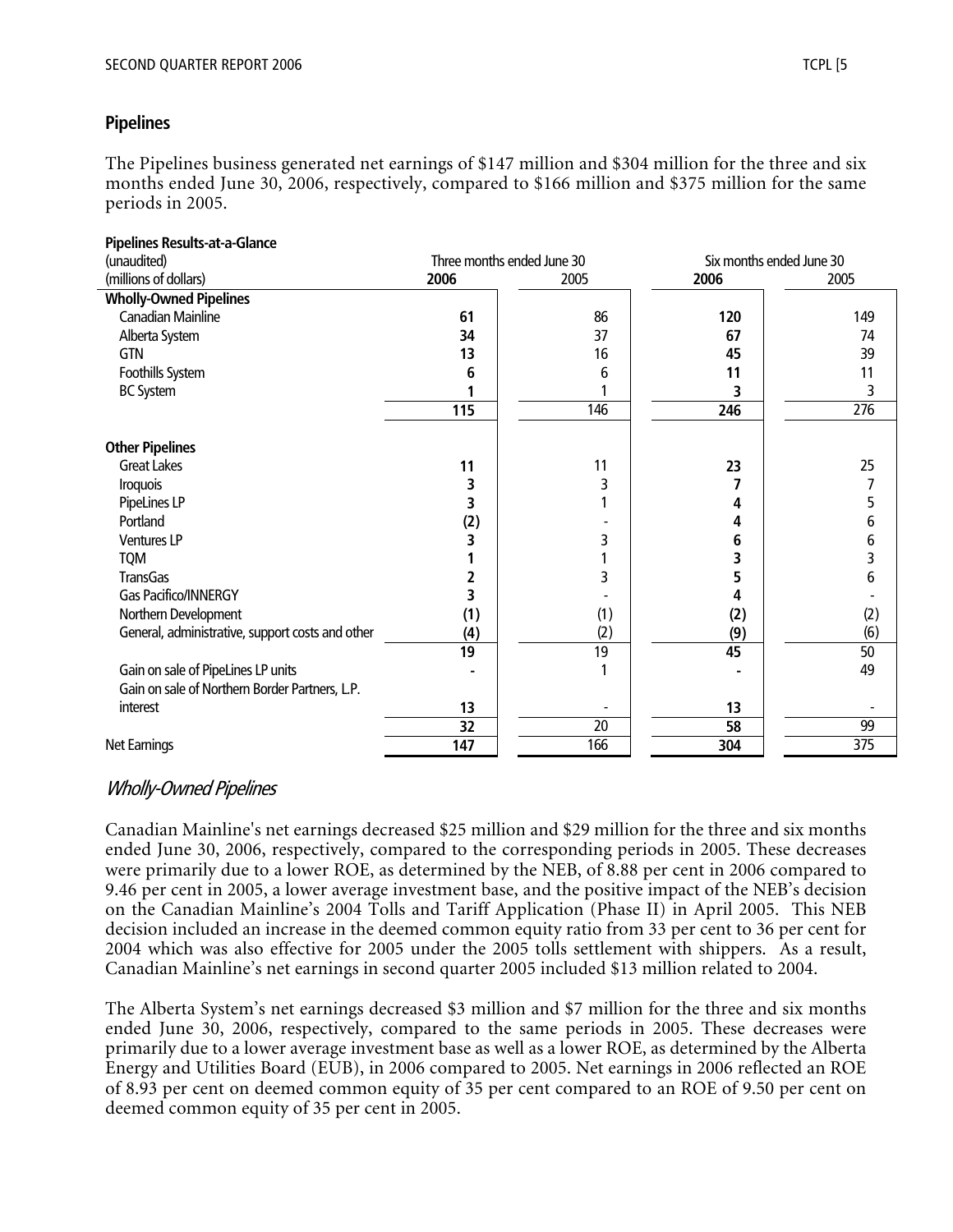GTN's net earnings for second quarter 2006 decreased \$3 million compared to second quarter 2005 which included a \$2 million positive impact related to amortization of a fair value adjustment to long-term debt as a result of the purchase of GTN in late 2004. GTN's net earnings for the six months ended June 30, 2006 were \$45 million, a \$6 million increase over the same period in 2005. This was primarily due to a \$29 million (\$18 million after tax) bankruptcy settlement with Mirant in first quarter 2006. Lower transportation revenues negatively impacted net earnings by approximately \$6 million after tax. In addition, the results for the six months ended June 30, 2005 included \$6 million of net earnings related to amortization of the fair value adjustment to long-term debt.

#### **Operating Statistics**

| Six months ended June 30 |                         |          |                         |       | Gas<br>Transmission                 |      |                            |      |                  |      |
|--------------------------|-------------------------|----------|-------------------------|-------|-------------------------------------|------|----------------------------|------|------------------|------|
| (unaudited)              | Mainline <sup>(1)</sup> | Canadian | Alberta<br>System $(2)$ |       | <b>Northwest</b><br>System $^{(3)}$ |      | <b>Foothills</b><br>System |      | <b>BC System</b> |      |
|                          | 2006                    | 2005     | 2006                    | 2005  | 2006                                | 2005 | 2006                       | 2005 | 2006             | 2005 |
| Average investment base  |                         |          |                         |       |                                     |      |                            |      |                  |      |
| (\$ millions)            | 7.454                   | 7,873    | 4,305                   | 4.534 | n/a                                 | n/a  | 654                        | 687  | 207              | 219  |
| Delivery volumes (Bcf)   |                         |          |                         |       |                                     |      |                            |      |                  |      |
| Total                    | 1,534                   | 1.437    | 2.026                   | 1.936 | 349                                 | 383  | 500                        | 520  | 156              | 162  |
| Average per day          | 8.5                     | 7.9      | 11.2                    | 10.7  | 1.9                                 | 2.1  | 2.8                        | 2.9  | 0.9              | 0.9  |

 $<sup>(1)</sup>$  Canadian Mainline deliveries originating at the Alberta border and in Saskatchewan for the six months ended June 30, 2006 were 1,144 Bcf</sup> (2005 – 1,044 Bcf); average per day was 6.3 Bcf (2005 – 5.8 Bcf).

 $^{(2)}$  Field receipt volumes for the Alberta System for the six months ended June 30, 2006 were 2,070 Bcf (2005 – 1,979 Bcf); average per day was 11.4 Bcf (2005 – 10.9 Bcf).

<sup>(3)</sup>The Gas Transmission Northwest System operates under a fixed rate model approved by the United States. Federal Energy Regulatory Commission (FERC) and, as a result, the system's current results are not dependent on average investment base.

## Other Pipelines

TCPL's proportionate share of net earnings from Other Pipelines was \$32 million for the three months ended June 30, 2006 compared to \$20 million for the same period in 2005. Net earnings in second quarter 2006 included a \$13 million after-tax gain on the sale of TransCanada's 17.5 per cent general partner interest in Northern Border Partners, L.P. while net earnings in second quarter 2005 included a \$1 million after-tax gain on sale of PipeLines LP units. Excluding these gains, net earnings for second quarter 2006 were consistent with the same quarter in 2005. Increased net earnings from Gas Pacifico/INNERGY due to natural gas curtailments experienced in 2005 and from PipeLines LP, mainly due to an additional ownership interest in Northern Border, were offset by higher support costs and lower earnings from Portland due to a provision recorded in second quarter 2006 for non-payment of contract transportation revenue from a subsidiary of Calpine Corporation that has filed for bankruptcy protection.

Net earnings for the six months ended June 30, 2006 were \$58 million compared to \$99 million for the corresponding period in 2005. Excluding the \$13 million after-tax gain on sale of the Northern Border Partners, L.P. general partner interest recorded in 2006, and the \$49 million after-tax gain on sale of PipeLines LP units recorded in 2005, net earnings for the six months ended June 30, 2006 were \$5 million lower compared to the same period in 2005. Increased net earnings from Gas Pacifico/INNERGY as a result of natural gas curtailments in 2005 were more than offset by the impact of a weaker U.S. dollar in 2006, higher support costs, and lower net earnings from Portland compared to 2005.

As at June 30, 2006, TCPL had advanced \$104 million to the Aboriginal Pipeline Group with respect to the Mackenzie Gas Pipeline Project and had capitalized \$10 million related to the Keystone pipeline.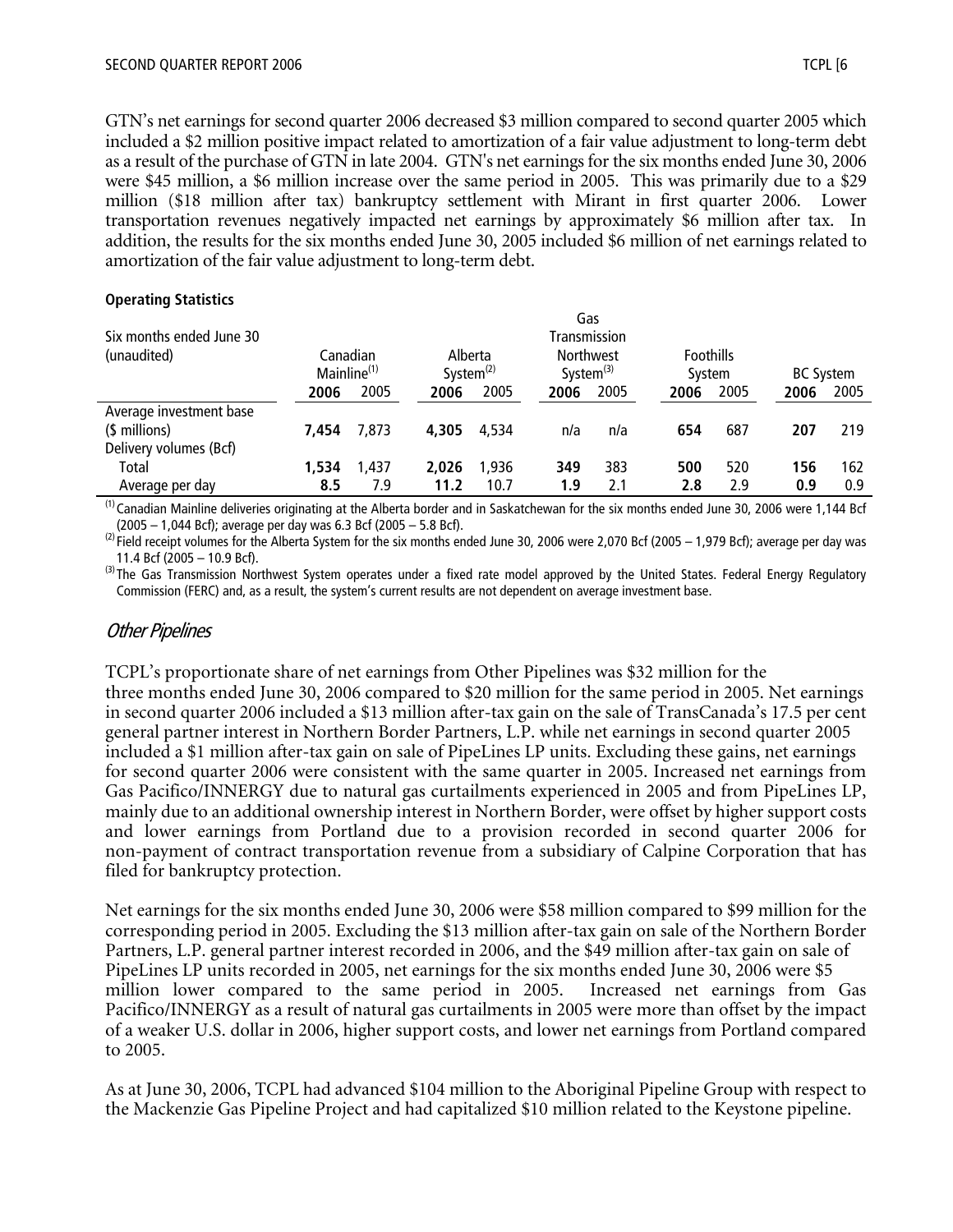## **Energy**

#### **Energy Results-at-a-Glance**

| (unaudited)                               | Three months ended June 30 |      | Six months ended June 30 |      |
|-------------------------------------------|----------------------------|------|--------------------------|------|
| (millions of dollars)                     | 2006                       | 2005 | 2006                     | 2005 |
| <b>Bruce Power</b>                        | 41                         | 13   | 104                      | 43   |
| <b>Western Power Operations</b>           | 46                         | 28   | 104                      | 58   |
| <b>Eastern Power Operations</b>           | 43                         | 39   | 92                       | 44   |
| Natural Gas Storage                       |                            |      | 39                       | 11   |
| Power LP Investment                       |                            | 8    |                          |      |
| General, administrative and support costs | (35)                       | (30) | (65)                     | (63) |
| Operating income                          | 112                        | 61   | 274                      | 110  |
| Financial charges                         | (5)                        | (3)  | (12)                     | (7)  |
| Interest income and other                 |                            |      |                          |      |
| Income taxes                              | (11)                       | (17) | (68)                     | (33) |
| Net Earnings                              | 97                         | 41   | 197                      | 73   |

Energy's net earnings of \$97 million in second quarter 2006 increased \$56 million compared to \$41 million in second quarter 2005 due to higher operating income from each of its existing businesses and the positive impact of future income tax adjustments (\$23 million) resulting from a reduction in Canadian federal and provincial corporate income tax rates enacted in second quarter 2006. Partially offsetting these increases was the loss of operating income associated with the sale of the Power LP investment in third quarter 2005.

Bruce Power's contribution to operating income increased \$28 million in second quarter 2006 compared to second quarter 2005, primarily due to higher generation volumes. Lower overall realized prices partially offset the positive impact of higher volumes.

Western Power Operations' operating income was \$18 million higher in second quarter 2006 compared to second quarter 2005 primarily due to incremental earnings from the December 31, 2005 acquisition of the 756 megawatt (MW) Sheerness power purchase arrangement (PPA) and improved margins from higher overall realized power prices and higher market heat rates on uncontracted volumes of power sold.

Eastern Power Operations' operating income was \$4 million higher in second quarter 2006 compared to second quarter 2005 primarily due to a higher overall margin on the sale of power and profits earned on natural gas purchased and resold under the OSP gas supply contracts. Partially offsetting these increases was the negative impact of a weaker U.S. dollar and an increase in the total cost of generating power primarily resulting from increased fuel costs associated with an increased dispatch of the OSP facility.

Natural Gas Storage operating income increased \$14 million in second quarter 2006 compared to second quarter 2005 primarily due to higher contributions from the CrossAlta natural gas storage facility as a result of increased capacity and higher natural gas storage spreads.

Energy's net earnings for the six months ended June 30, 2006 of \$197 million increased \$124 million compared to \$73 million for the same period in 2005. The increase was due to higher contributions from each of its existing businesses and the positive impact of reduced corporate income tax rates. Partially offsetting these increases was the loss of operating income associated with the sale of the Power LP investment in third quarter 2005.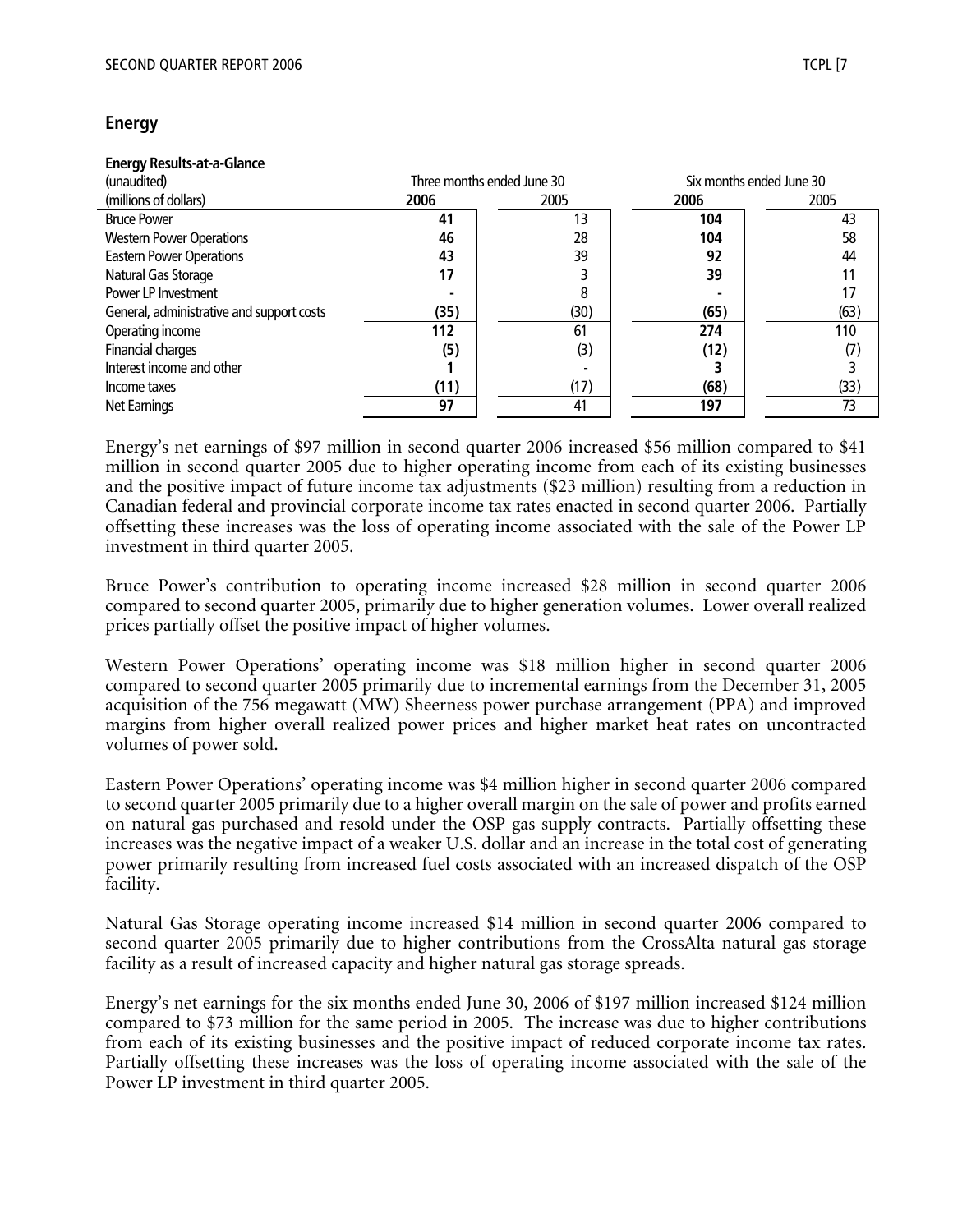#### Bruce Power

Effective October 31, 2005, TCPL increased its interest in the Bruce A units through the formation of the Bruce A partnership. Bruce A subleases its facilities from Bruce B. TCPL commenced proportionately consolidating its investments in Bruce A and Bruce B effective October 31, 2005. The following Bruce Power financial results reflect the operations of the full six-unit facility for both periods.

| Bruce Power Results-at-a-Glance <sup>(1)</sup> |                            |                 |                          |        |  |
|------------------------------------------------|----------------------------|-----------------|--------------------------|--------|--|
| (unaudited)                                    | Three months ended June 30 |                 | Six months ended June 30 |        |  |
| (millions of dollars)                          | 2006                       | 2005            | 2006                     | 2005   |  |
| <b>Bruce Power (100 per cent basis)</b>        |                            |                 |                          |        |  |
| Revenues                                       |                            |                 |                          |        |  |
| Power                                          | 439                        | 385             | 918                      | 796    |  |
| Other $(2)$                                    | 11                         | 8               | 28                       | 15     |  |
|                                                | 450                        | 393             | 946                      | 811    |  |
| Operating expenses                             |                            |                 |                          |        |  |
| Operations and maintenance                     | (226)                      | (228)           | (446)                    | (433)  |  |
| Fuel                                           | (22)                       | (18)            | (42)                     | (37)   |  |
| Supplemental rent                              | (42)                       | (41)            | (85)                     | (82)   |  |
| Depreciation and amortization                  | (34)                       | (49)            | (65)                     | (97)   |  |
|                                                | (324)                      | (336)           | (638)                    | (649)  |  |
| Revenues, net of operating expenses            | 126                        | $\overline{57}$ | 308                      | 162    |  |
| Financial charges under equity accounting      |                            | (17)            |                          | (34)   |  |
|                                                | 126                        | 40              | 308                      | 128    |  |
|                                                |                            |                 |                          |        |  |
| TCPL's proportionate share                     | 39                         | 12              | 101                      | 40     |  |
| Adjustments                                    | 2                          | 1               | 3                        | 3      |  |
| TCPL's operating income from                   |                            |                 |                          |        |  |
| Bruce Power <sup>(3)</sup>                     | 41                         | 13              | 104                      | 43     |  |
|                                                |                            |                 |                          |        |  |
| <b>Bruce Power - Other Information</b>         |                            |                 |                          |        |  |
| Plant availability                             |                            |                 |                          |        |  |
| <b>Bruce A</b>                                 | 63%                        |                 | 71%                      |        |  |
| <b>Bruce B</b>                                 | 94%                        |                 | 95%                      |        |  |
| <b>Combined Bruce Power</b>                    | 84%                        | 71%             | 87%                      | 76%    |  |
| Sales volumes (GWh) <sup>(4)</sup>             |                            |                 |                          |        |  |
| Bruce $A - 100$ per cent                       | 2,070                      |                 | 4,590                    |        |  |
| Bruce $B - 100$ per cent                       | 6,630                      |                 | 13,250                   |        |  |
| Combined Bruce Power - 100 per cent            | 8,700                      | 7,299           | 17,840                   | 15,520 |  |
| TCPL's proportionate share                     | 3,094                      | 2,306           | 6,400                    | 4,904  |  |
| Results per MWh <sup>(5)</sup>                 |                            |                 |                          |        |  |
| <b>Bruce A revenues</b>                        | \$58                       |                 | \$58                     |        |  |
| <b>Bruce B revenues</b>                        | \$48                       |                 | \$49                     |        |  |
| <b>Combined Bruce Power revenues</b>           | \$51                       | \$53            | \$51                     | \$51   |  |
| Fuel                                           | \$2                        | \$2             | \$2                      | \$2    |  |
| Total operating expenses <sup>(6)</sup>        | \$37                       | \$46            | \$35                     | \$42   |  |
| Percentage of output sold to spot market       | 39%                        | 49%             | 38%                      | 49%    |  |

(1)All information in the table includes adjustments to eliminate the effects of inter-partnership transactions between Bruce A and Bruce B.

 $^{(2)}$  Includes fuel cost recoveries for Bruce A of \$5 million and \$11 million for the three and six months ended June 30, 2006, respectively.

<sup>(3)</sup> TCPL's consolidated equity income included \$13 million and \$43 million for the three and six months ended June 30, 2005, respectively, representing TCPL's 31.6 per cent share of Bruce Power earnings.

 $<sup>(4)</sup>$  Gigawatt hours.</sup>

 $<sup>(5)</sup>$  Megawatt hours.</sup>

 $^{(6)}$  Net of fuel cost recoveries.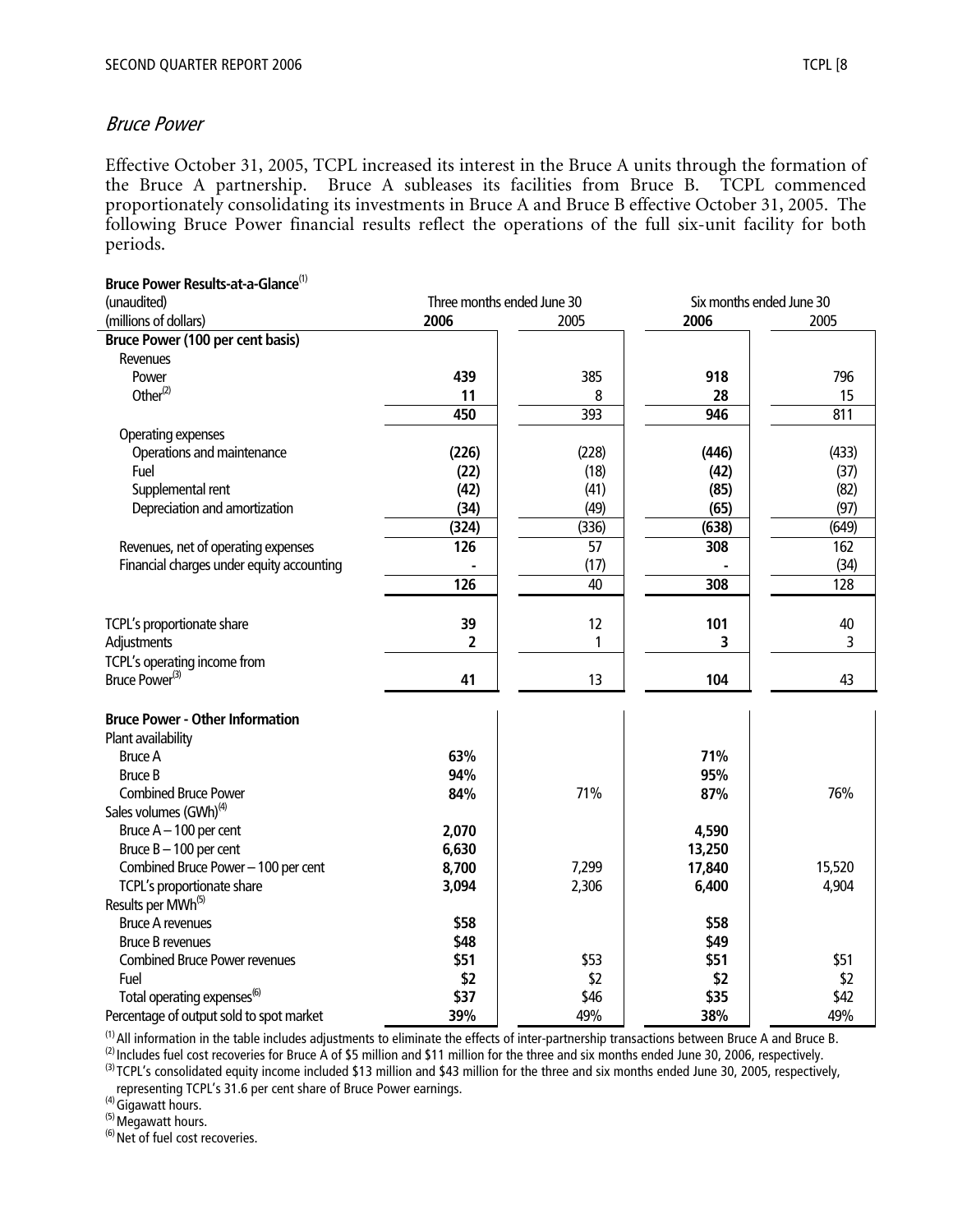TCPL's operating income of \$41 million from its combined investment in Bruce Power increased \$28 million in second quarter 2006 compared to second quarter 2005, primarily due to higher generation volumes and an increased ownership interest in the Bruce A facilities, effective October 31, 2005. Partially offsetting the increases was the negative impact of lower realized prices.

TCPL's share of Bruce Power's generation for second quarter 2006 increased 788 GWh to 3,094 GWh compared to second quarter 2005 generation of 2,306 GWh as a result of fewer planned maintenance outage days in second quarter 2006 than in second quarter 2005 and an increased ownership interest in the Bruce A facilities. Bruce Power prices achieved during second quarter 2006 (excluding other revenues) were \$51 per MWh, compared to \$53 per MWh in second quarter 2005. Bruce Power's operating expenses (net of fuel cost recoveries) in second quarter 2006 decreased to \$37 per MWh from \$46 per MWh in second quarter 2005 primarily due to increased output in second quarter 2006.

Approximately 50 reactor days of planned maintenance outages as well as approximately 24 reactor days of unplanned outages, including an eight day extension of a planned outage, occurred on the six operating units in second quarter 2006. In second quarter 2005, Bruce Power experienced 81 reactor days of planned maintenance outages and 61 reactor days of unplanned outages. The Bruce Power units ran at a combined average availability of 84 per cent in second quarter 2006, compared to a 71 per cent average availability during second quarter 2005.

TCPL's operating income from its combined investment in Bruce Power for the six months ended June 30, 2006 was \$104 million compared to \$43 million for the same period in 2005. The increase of \$61 million was primarily due to higher sales volumes resulting from increased plant availability and an increased ownership interest in the Bruce A facilities.

Combined Bruce Power prices achieved for the six months ended June 30, 2006 (excluding other revenues) were \$51 per MWh, equal to the same period in 2005. Bruce Power's combined operating expenses (net of fuel cost recoveries) decreased to \$35 per MWh for the six months ended June 30, 2006 from \$42 per MWh in 2005 primarily due to increased output in 2006. The Bruce units ran at a combined average availability of 87 per cent in the six months ended June 30, 2006 compared to 76 per cent in the same period in 2005.

The overall plant availability percentage in 2006 is still expected to be in the low 90s for the four Bruce B units and in the low 80s for the two operating Bruce A units. A planned one month maintenance outage on Bruce A Unit 3 during first quarter 2006 and a planned two month maintenance outage on Bruce A Unit 4 during second quarter 2006 were completed. The only planned maintenance outage for 2006 for Bruce B is an approximate two month outage scheduled for Unit 8 beginning in third quarter 2006.

Income for Bruce B is directly impacted by fluctuations in wholesale spot market prices for electricity. Income from both Bruce A and Bruce B units is impacted by overall plant availability, which in turn is impacted by scheduled and unscheduled maintenance. As a result of a contract with the Ontario Power Authority (OPA), for first quarter 2006, all of the output from Bruce A was sold at a fixed price of \$57.37 per MWh (before recovery of fuel costs from the OPA) and sales from the Bruce B Units 5 to 8 were subject to a floor price of \$45 per MWh. Both of these reference prices are adjusted annually on April 1 for inflation and other potential adjustments per the terms of the contract with OPA. Effective April 1, 2006, the Bruce A fixed price is \$58.63 per MWh and the Bruce B floor price is \$45.99 per MWh. To further reduce its exposure to spot market prices, Bruce B has entered into fixed price sales contracts to sell forward approximately 6,700 GWh of output for the remainder of 2006 and 6,300 GWh of output for 2007.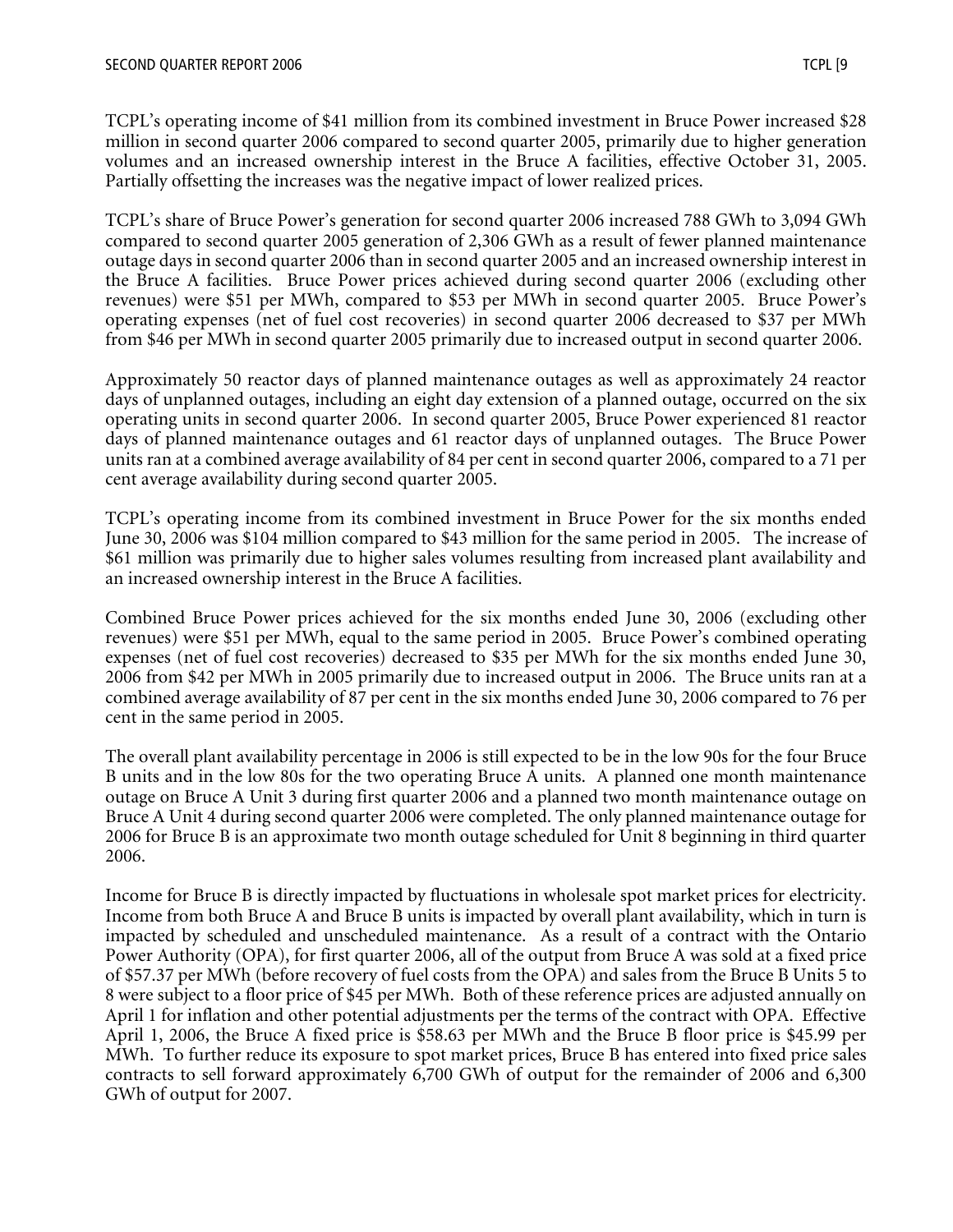Bruce A's four unit, seven year capital program for the restart and refurbishment project is expected to total approximately \$4.25 billion with TCPL's share being approximately \$2.125 billion. As at June 30, 2006, Bruce A had incurred \$645 million with respect to the restart and refurbishment project.

## Western Power Operations

#### **Western Power Operations Results-at-a-Glance**

| (unaudited)              |       | Three months ended June 30 | Six months ended June 30 |       |  |
|--------------------------|-------|----------------------------|--------------------------|-------|--|
| (millions of dollars)    | 2006  | 2005                       | 2006                     | 2005  |  |
| Revenues                 |       |                            |                          |       |  |
| Power                    | 221   | 151                        | 496                      | 315   |  |
| Other $(1)$              | 38    | 37                         | 102                      | 79    |  |
|                          | 259   | 188                        | 598                      | 394   |  |
| Cost of sales            |       |                            |                          |       |  |
| Power                    | (150) | (98)                       | (340)                    | (208) |  |
| Other $(2)$              | (28)  | (22)                       | (76)                     | (50)  |  |
|                          | (178) | (120)                      | (416)                    | (258) |  |
|                          |       |                            |                          |       |  |
| Other costs and expenses | (30)  | (35)                       | (68)                     | (68)  |  |
| Depreciation             | (5)   | (5)                        | (10)                     | (10)  |  |
| Operating income         | 46    | 28                         | 104                      | 58    |  |

 $<sup>(1)</sup>$ Includes Cancarb Thermax and natural gas sales.</sup>

 $^{(2)}$ Other cost of sales includes the cost of natural gas sold.

#### **Western Power Operations Sales Volumes**

| (unaudited)                       | Three months ended June 30 |       | Six months ended June 30 |       |  |
|-----------------------------------|----------------------------|-------|--------------------------|-------|--|
| (GWh)                             | 2006                       | 2005  | 2006                     | 2005  |  |
| <b>Supply</b>                     |                            |       |                          |       |  |
| Generation                        | 438                        | 511   | 1,023                    | 1,147 |  |
| Purchased                         |                            |       |                          |       |  |
| Sundance A & B and Sheerness PPAs | 2,846                      | 1,713 | 6,237                    | 3,544 |  |
| Other purchases                   | 519                        | 614   | 1,005                    | 1,345 |  |
|                                   | 3,803                      | 2,838 | 8,265                    | 6,036 |  |
| <b>Contracted vs. Spot</b>        |                            |       |                          |       |  |
| Contracted                        | 2,407                      | 2,462 | 5,158                    | 5,147 |  |
| Spot                              | 1,396                      | 376   | 3,107                    | 889   |  |
|                                   | 3,803                      | 2,838 | 8,265                    | 6,036 |  |

Western Power Operations' operating income of \$46 million in second quarter 2006 was \$18 million higher compared to second quarter 2005 primarily due to incremental earnings from the December 31, 2005 acquisition of the 756 MW Sheerness PPA. Operating income was also higher due to increased margins in second quarter 2006 compared to second quarter 2005 from higher overall realized power prices and higher market heat rates on uncontracted volumes of power sold. The market heat rate is determined by dividing the average price of power per MWh by the average price of natural gas per gigajoule (GJ) for a given period. Market heat rates increased by approximately 29 per cent as a result of an approximate four per cent (\$2.15 per MWh) increase in spot market power prices, while average spot market natural gas prices in Alberta decreased by approximately 18 per cent (\$1.25 per GJ) in second quarter 2006 compared to the same quarter in 2005. A significant portion of power sales volumes were sold into the spot market in second quarter 2006 due to the acquisition of the Sheerness PPA on December 31, 2005. TCPL manages the sale of its supply volumes on a portfolio basis. Depending on market conditions, TCPL will commit a portion of this supply to long-term sales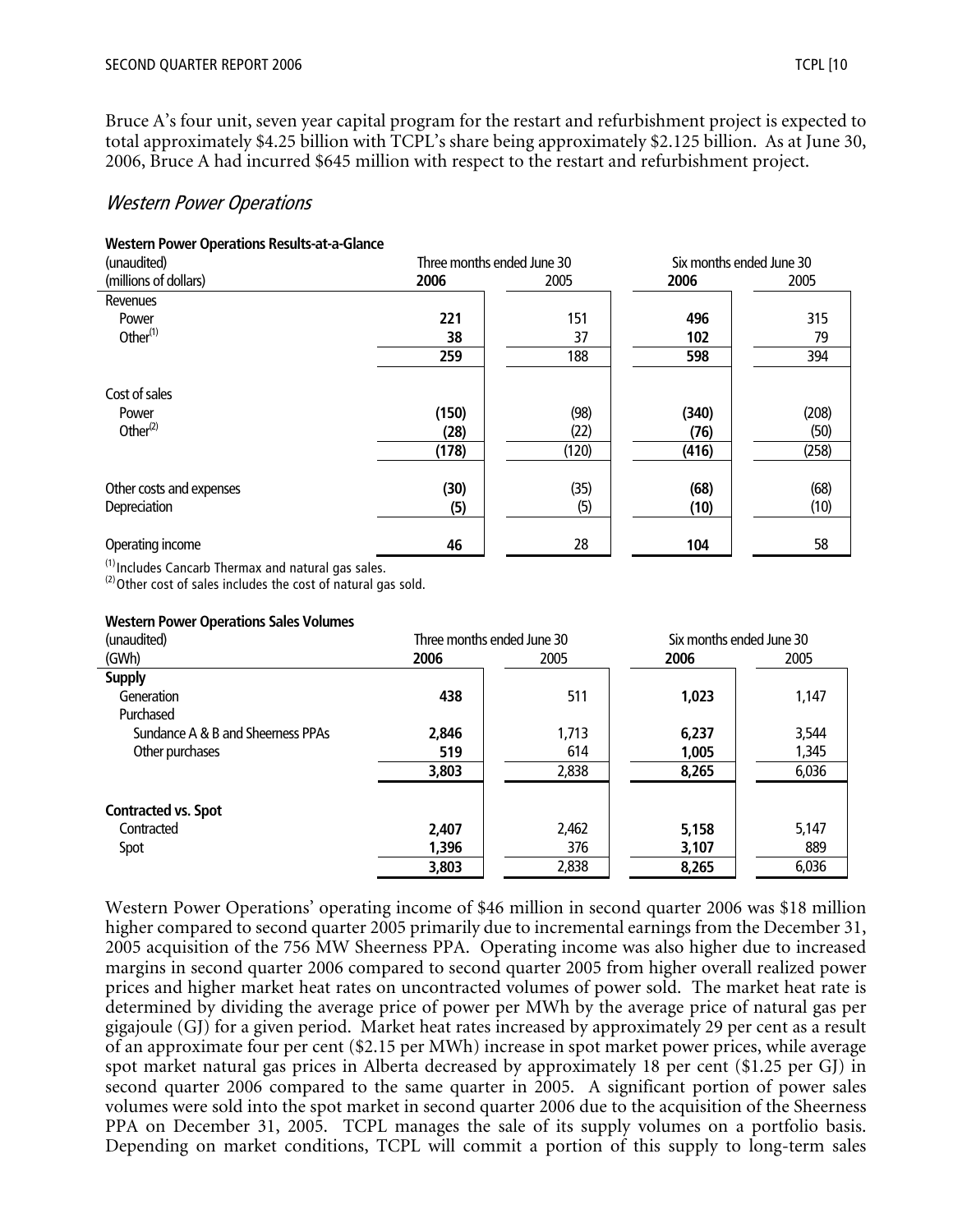arrangements with the remaining volumes subject to spot market price volatility. This approach to portfolio management assists in minimizing costs in situations where TCPL would otherwise have to purchase electricity in the open market to fulfill its contractual sales obligations.

Power sales revenues and power cost of sales increased in second quarter 2006 compared to second quarter 2005 primarily due to the acquisition of the Sheerness PPA, effective December 31, 2005, and higher overall realized power prices in second quarter 2006. Generation volumes of 438 GWh in second quarter 2006 decreased 73 GWh compared to second quarter 2005 primarily due to planned outages and reduced dispatch of Alberta cogeneration assets during periods of uneconomic market conditions. The Bear Creek facility is expected to return to service in third quarter 2006. Purchased power volumes and the percentage of power volumes sold into the Alberta spot market increased in second quarter 2006 compared to 2005 due to the acquisition of the Sheerness PPA. A significant portion of the Sheerness PPA purchased volumes were not sold under contract and were subject to spot market prices. As a result, approximately 37 per cent of power sales volumes were sold into the spot market in second quarter 2006 compared to 13 per cent in second quarter 2005. To reduce its exposure to spot market prices on uncontracted volumes, as at June 30, 2006, Western Power Operations had fixed price power sales contracts to sell approximately 5,900 GWh for the remainder of 2006 and approximately 7,900 GWh for 2007.

## Eastern Power Operations

| Three months ended June 30<br>Six months ended June 30<br>(unaudited)<br>(millions of dollars)<br>2006<br>2006<br>2005<br>2005<br>Revenue<br>129<br>174<br>335<br>Power<br>Other $(1)$<br>73<br>58<br>175<br>202<br>232<br>510<br>Cost of sales<br>(89)<br>(51)<br>(190)<br>Power<br>Other $(1)$<br>(74)<br>(53)<br>(149)<br>(125)<br>(142)<br>(339)<br>(32)<br>Other costs and expenses<br>(40)<br>(65)<br>(6)<br>Depreciation<br>(7)<br>(14) | Edstein Fower Operations Results-at-d-Giance |  |  |       |  |
|------------------------------------------------------------------------------------------------------------------------------------------------------------------------------------------------------------------------------------------------------------------------------------------------------------------------------------------------------------------------------------------------------------------------------------------------|----------------------------------------------|--|--|-------|--|
|                                                                                                                                                                                                                                                                                                                                                                                                                                                |                                              |  |  |       |  |
|                                                                                                                                                                                                                                                                                                                                                                                                                                                |                                              |  |  |       |  |
|                                                                                                                                                                                                                                                                                                                                                                                                                                                |                                              |  |  |       |  |
|                                                                                                                                                                                                                                                                                                                                                                                                                                                |                                              |  |  | 244   |  |
|                                                                                                                                                                                                                                                                                                                                                                                                                                                |                                              |  |  | 143   |  |
|                                                                                                                                                                                                                                                                                                                                                                                                                                                |                                              |  |  | 387   |  |
|                                                                                                                                                                                                                                                                                                                                                                                                                                                |                                              |  |  |       |  |
|                                                                                                                                                                                                                                                                                                                                                                                                                                                |                                              |  |  | (113) |  |
|                                                                                                                                                                                                                                                                                                                                                                                                                                                |                                              |  |  | (139) |  |
|                                                                                                                                                                                                                                                                                                                                                                                                                                                |                                              |  |  | (252) |  |
|                                                                                                                                                                                                                                                                                                                                                                                                                                                |                                              |  |  | (81)  |  |
|                                                                                                                                                                                                                                                                                                                                                                                                                                                |                                              |  |  | (10)  |  |
| 39<br>92<br>43<br>Operating income<br>$(1)$ $(1)$                                                                                                                                                                                                                                                                                                                                                                                              |                                              |  |  | 44    |  |

#### **Eastern Power Operations Results-at-a-Glance**

 $(1)$ Other includes natural gas.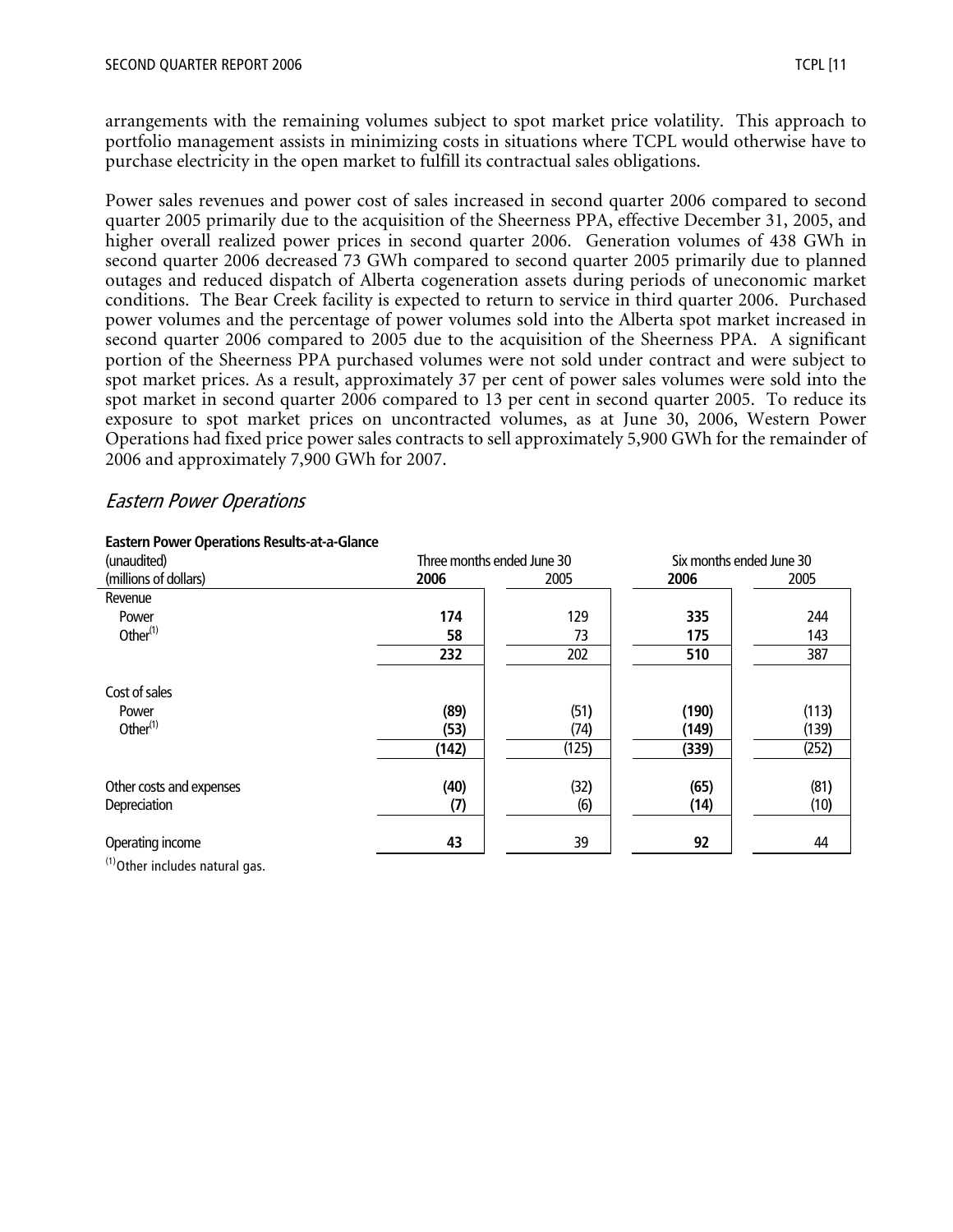| (unaudited)                | Three months ended June 30 |       | Six months ended June 30 |       |
|----------------------------|----------------------------|-------|--------------------------|-------|
| (GWh)                      | 2006                       | 2005  | 2006                     | 2005  |
| <b>Supply</b>              |                            |       |                          |       |
| Generation                 | 949                        | 962   | 1,654                    | 1,406 |
| Purchased                  | 667                        | 494   | 1,397                    | 1,305 |
|                            | 1,616                      | 1,456 | 3,051                    | 2,711 |
| <b>Contracted vs. Spot</b> |                            |       |                          |       |
| Contracted                 | 1,503                      | 1,228 | 2,886                    | 2,417 |
| Spot                       | 113                        | 228   | 165                      | 294   |
|                            | 1,616                      | 1,456 | 3,051                    | 2,711 |

#### **Eastern Power Operations Sales Volumes**

Operating income in second quarter 2006 from Eastern Power Operations of \$43 million increased \$4 million compared to \$39 million in second quarter 2005. The increase was primarily due to higher overall margins on the sale of power and profits earned on natural gas purchased and resold under the OSP gas supply contracts. Partially offsetting these increases was the negative impact of a weaker U.S. dollar and an increase in the total cost of generating power primarily resulting from increased fuel costs associated with an increased dispatch of the OSP facility*.*

Operating income for the six months ended June 30, 2006 was \$92 million or \$48 million higher than the \$44 million earned over the same period in 2005. The increase was primarily due to incremental income from the April 1, 2005 acquisition of the TC Hydro generation assets, a \$16 million pre-tax (\$10 million after tax) first quarter 2005 one-time restructuring payment from OSP to its natural gas fuel suppliers, and margins earned in first quarter 2006 on transportation related to unutilized OSP natural gas fuel. Partially offsetting these increases was the negative impact of a weaker U.S. dollar.

Generation volumes in second quarter 2006 decreased 13 GWh to 949 GWh compared to second quarter 2005. Lower generation from the TC Hydro generation assets was mostly offset by increased dispatch of the OSP facility.

Power sales revenues of \$174 million increased \$45 million in second quarter 2006 compared to second quarter 2005 due to higher realized prices resulting from increased contract prices and increased sales volumes. Power cost of sales of \$89 million was higher in second quarter 2006 compared to second quarter 2005 due to the impact of higher prices for purchased power. Purchased power volumes of 667 GWh were higher in second quarter 2006 due to increased sales volumes. Second quarter 2006 other revenue and other cost of sales of \$58 million and \$53 million, respectively, decreased year-over-year primarily as a result of increased generation from the OSP facility leading to a reduction in natural gas being resold. Other costs and expenses in second quarter 2006 of \$40 million, which includes fuel gas consumed in generation, increased primarily from the prior year as a result of increased generation from the OSP facility.

In second quarter 2006, approximately seven per cent of power sales volumes were sold into the spot market compared to approximately 16 per cent in second quarter 2005. Eastern Power Operations is focused on selling the majority of its power under contract to wholesale, commercial and industrial customers while managing a portfolio of power supplies sourced from its own generation and wholesale power purchases. To reduce its exposure to spot market prices, as at June 30, 2006, Eastern Power Operations had entered into fixed price power sales contracts to sell approximately 2,700 GWh for the remainder of 2006 and approximately 4,400 GWh for 2007, although certain contracted volumes are dependent on customer usage levels.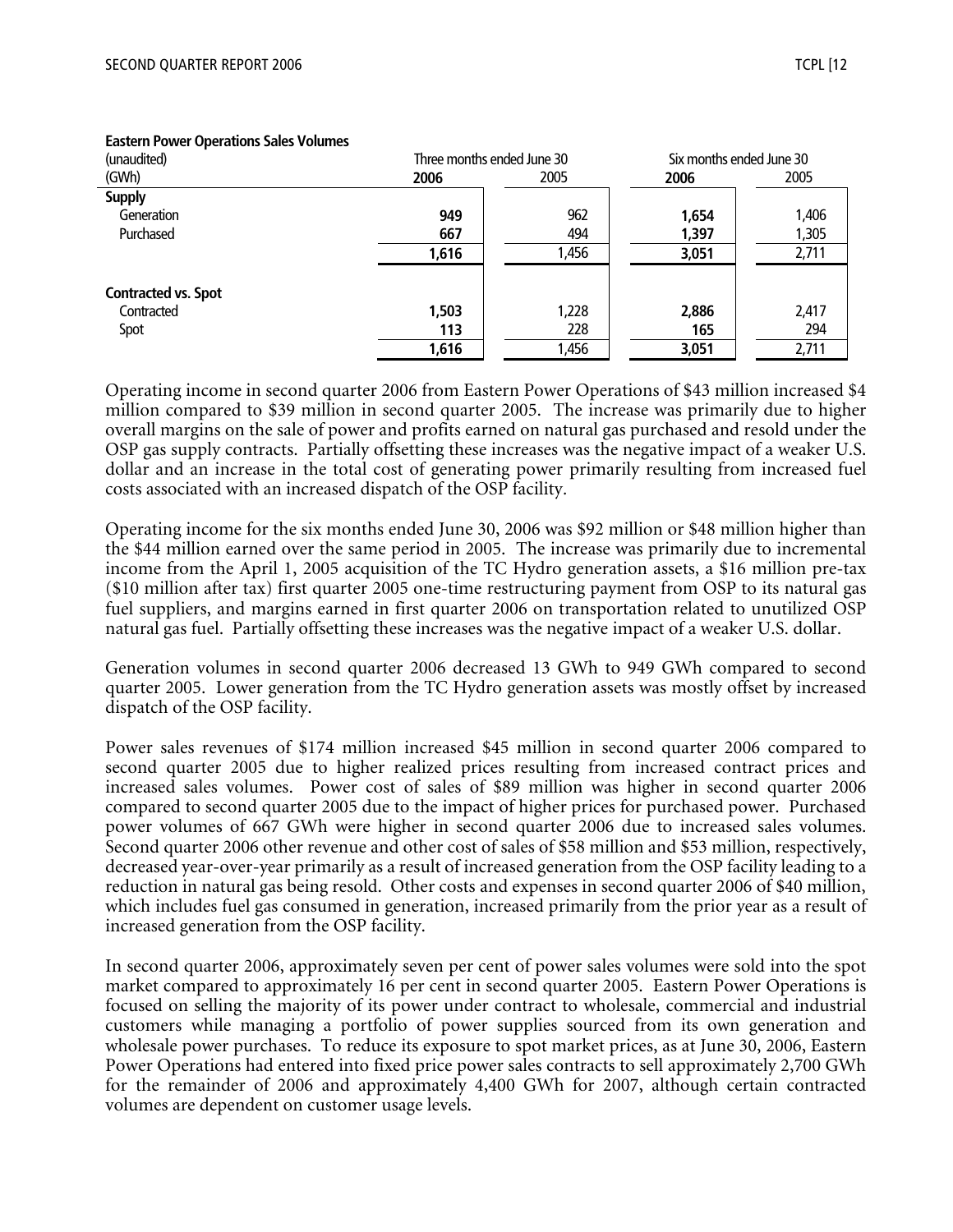## Natural Gas Storage

Natural Gas Storage operating income of \$17 million and \$39 million for the three and six months ended June 30, 2006, increased \$14 million and \$28 million, respectively, compared to the same periods in 2005. The increases were primarily due to higher contributions from the CrossAlta natural gas storage facility as a result of increased capacity and higher natural gas storage spreads, and income from other contracted third party natural gas storage capacity in Alberta.

## General, Administrative and Support Costs

General, administrative and support costs of \$35 million and \$65 million for the three and six months ended June 30, 2006 increased \$5 million and \$2 million, respectively, compared to the same periods in 2005. The increases were primarily due to higher business development costs. As at June 30, 2006, TCPL had capitalized \$23 million related to the Broadwater LNG project.

#### **Power Sales Volumes and Plant Availability**

| <b>Power Sales Volumes</b>              |                            |       |                          |        |  |
|-----------------------------------------|----------------------------|-------|--------------------------|--------|--|
| (unaudited)                             | Three months ended June 30 |       | Six months ended June 30 |        |  |
| (GWh)                                   | 2006                       | 2005  | 2006                     | 2005   |  |
| Bruce Power <sup>(1)</sup>              | 3,094                      | 2,306 | 6,400                    | 4,904  |  |
| Western Power Operations <sup>(2)</sup> | 3,803                      | 2,838 | 8,265                    | 6,036  |  |
| Eastern Power Operations <sup>(3)</sup> | 1,616                      | 1,456 | 3,051                    | 2,711  |  |
| Power LP Investment <sup>(4)</sup>      | $\blacksquare$             | 723   |                          | 1,420  |  |
| Total                                   | 8.513                      | 7,323 | 17.716                   | 15,071 |  |

(1) Sales volumes reflect TCPL's proportionate share of Bruce Power output.

 $^{(2)}$  The Sheerness PPA volumes are included in Western Power Operations, effective December 31, 2005.

 $^{(3)}$  TC Hydro is included in Eastern Power Operations, effective April 1, 2005.

<sup>(4)</sup> TCPL operated and managed Power LP until August 31, 2005. The volumes in the table represent 100 per cent of Power LP's sales volumes to June 30, 2005.

| Weighted Average Plant Availability <sup>(1)</sup> | Three months ended June 30 |      |      | Six months ended June 30 |
|----------------------------------------------------|----------------------------|------|------|--------------------------|
| (unaudited)                                        | 2006                       | 2005 | 2006 | 2005                     |
| <b>Bruce Power</b>                                 | 84%                        | 71%  | 87%  | 76%                      |
| Western Power Operations <sup>(2)</sup>            | 74%                        | 81%  | 82%  | 85%                      |
| Eastern Power Operations <sup>(3)</sup>            | 98%                        | 74%  | 97%  | 81%                      |
| Power LP Investment <sup>(4)</sup>                 | $\blacksquare$             | 86%  |      | 92%                      |
| All plants, excluding Bruce Power                  | 93%                        | 79%  | 93%  | 85%                      |
| All plants                                         | 85%                        | 76%  | 88%  | 82%                      |

 $^{(1)}$  Plant availability represents the percentage of time in the period that the plant is available to generate power, even if the plant is not operating, reduced by planned and unplanned outages.

<sup>(2)</sup> Western Power Operation's plant availability of 74 per cent for the three months ended June 30, 2006, reflects planned maintenance outages at the MacKay River, Bear Creek and Carseland cogeneration facilities.

 $^{(3)}$  TC Hydro is included in Eastern Power Operations, effective April 1, 2005.

 $^{(4)}$  Power LP is included up to June 30, 2005.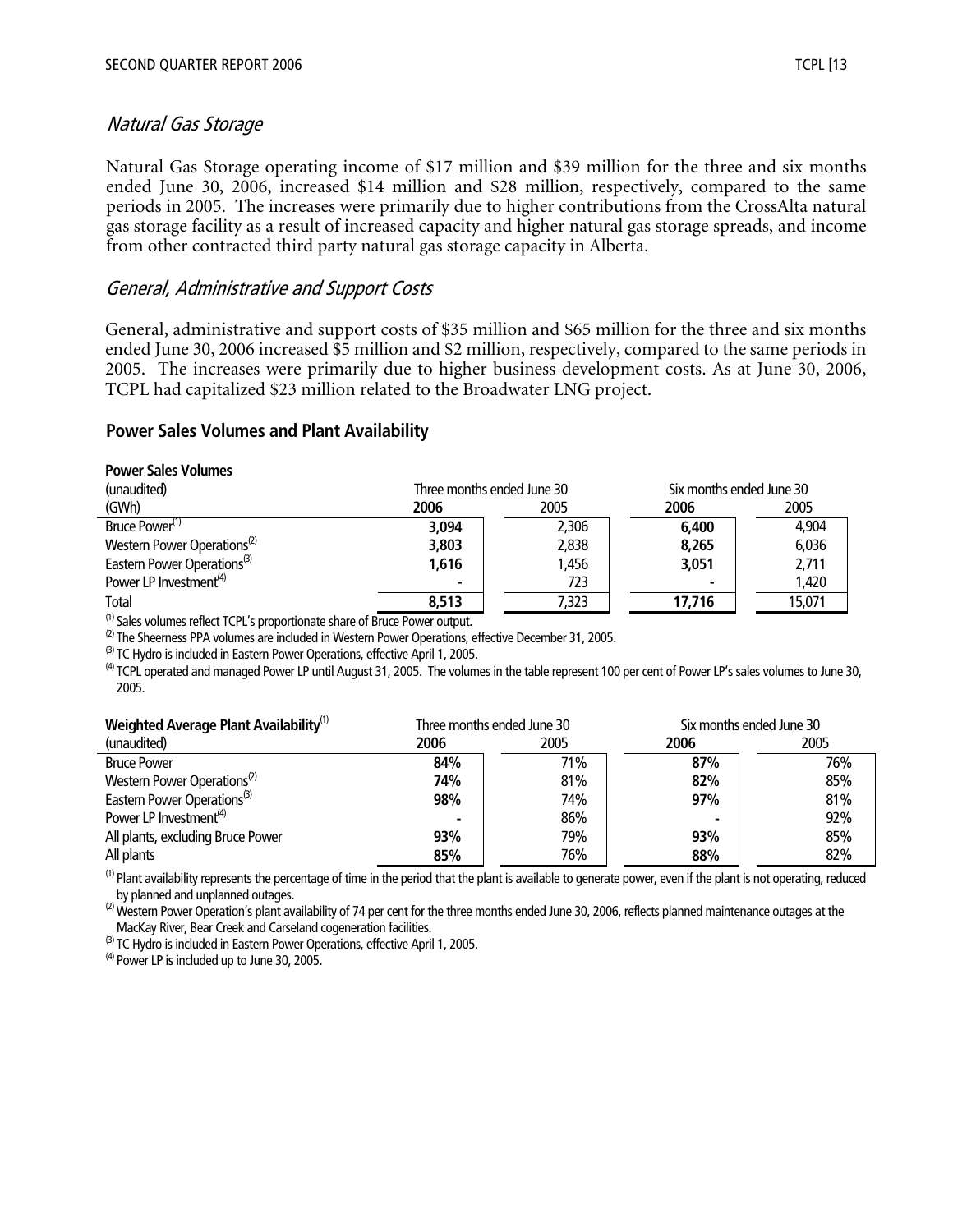## **Corporate**

Net expenses for the three and six months ended June 30, 2006 were nil and \$13 million, respectively, compared to net expenses of \$8 million and \$17 million for the corresponding periods in 2005.

The \$8 million decrease in net expenses for second quarter 2006 compared to the same period in 2005 was primarily due to the \$10 million favourable impact on future income taxes arising from a reduction in Canadian federal and provincial corporate income tax rates in second quarter 2006. In addition, higher year-to-date interest income and other and the favourable impact of a weaker U.S. dollar were primarily offset by higher financial charges.

The \$4 million decrease in net expenses for the six months ended June 30, 2006 compared to the same period in 2005 was primarily due to the \$10 million favourable impact on future income taxes in second quarter 2006, partially offset by higher income tax refunds and positive income tax adjustments recorded in the six months ended June 30, 2005. In addition, higher year-to-date interest income and other and the favourable impact of a weaker U.S. dollar were primarily offset by higher financial charges.

## **Liquidity and Capital Resources**

## **Funds Generated from Operations**

Funds generated from operations were \$539 million and \$1,055 million for the three and six months ended June 30, 2006, respectively, compared with \$497 million and \$917 million for the same periods in 2005.

TCPL expects that its ability to generate adequate amounts of cash in the short and long term, when needed, and to maintain financial capacity and flexibility to provide for planned growth remains substantially unchanged since December 31, 2005.

## **Investing Activities**

In the three and six months ended June 30, 2006, capital expenditures totalled \$327 million (2005 - \$135 million) and \$630 million (2005 - \$243 million), respectively, and related primarily to the restart and refurbishment of Bruce A Units 1 and 2, construction of new power plants, construction of the Tamazunchale pipeline and Edson natural gas storage facilities as well as maintenance and other capacity capital in the Pipelines business.

In the three and six months ended June 30, 2006, disposition of assets, net of current income tax, generated \$23 million (2005 - \$1 million) and \$23 million (2005 – \$102 million), respectively. The disposition in 2006 related to the sale of TCPL's 17.5 per cent general partner interest in Northern Border Partners, L.P. The disposition in 2005 related to the sale of PipeLines LP units.

Acquisitions for each of the three and six months ended June 30, 2006 were \$358 million (2005 - \$632 million). The acquisition in 2006 related to the purchase of an additional 20 per cent general partnership interest in Northern Border by PipeLines LP. The acquisitions in 2005 related to the purchase of TC Hydro generation assets and an additional 3.52 per cent interest in Iroquois.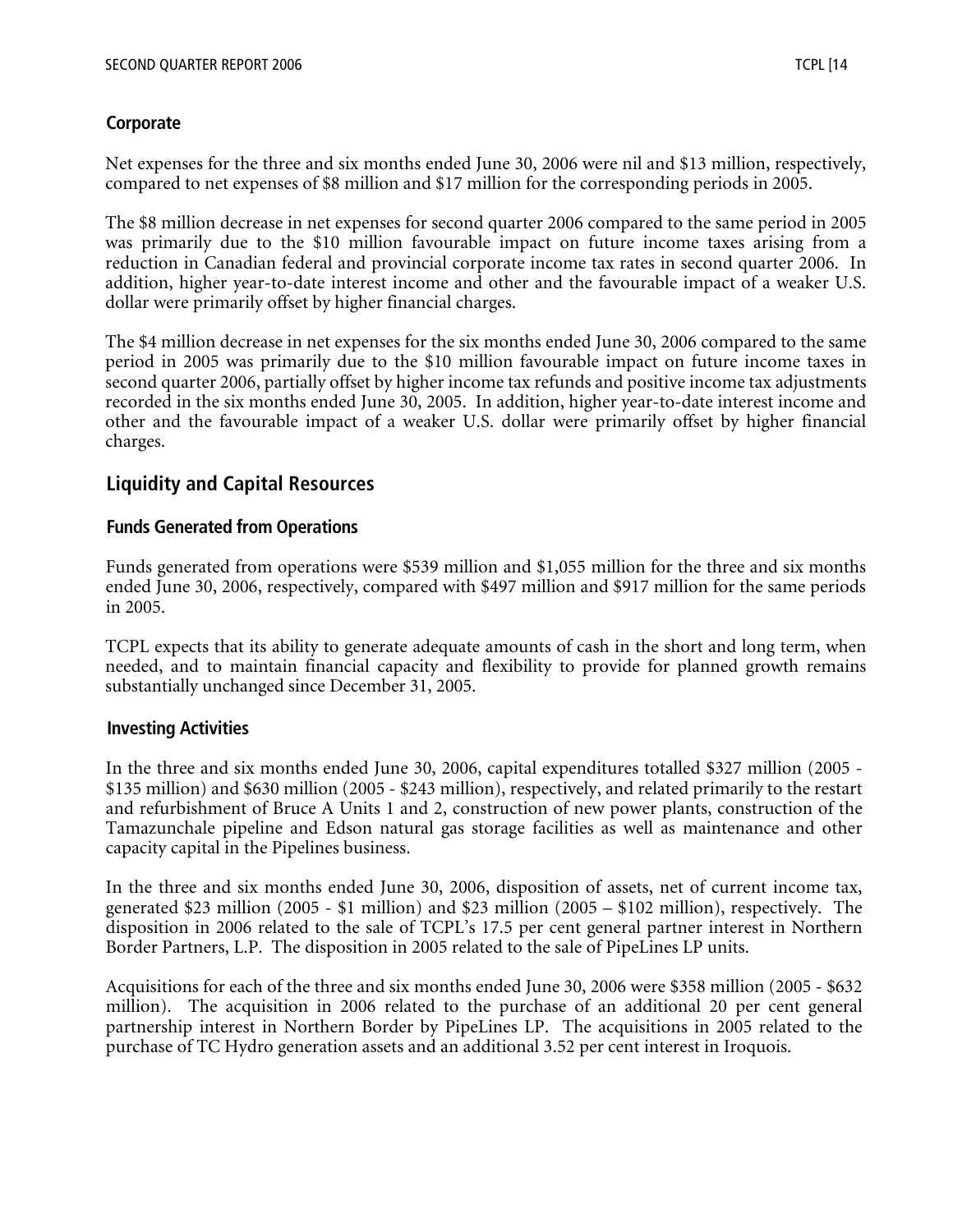## **Financing Activities**

TCPL retired \$208 million and \$348 million of long-term debt in the three and six months ended June 30, 2006, respectively. TCPL issued \$372 million and \$1,250 million of long-term debt in the three and six months ended June 30, 2006, respectively. For the three months ended June 30, 2006, outstanding notes payable increased by \$180 million while for the six months ended June 30, 2006, outstanding notes payable decreased by \$453 million. Cash and short-term investments for the three months ended June 30, 2006 decreased by \$41 million and for the six months ended June 30, 2006 increased by \$100 million.

## Dividends

On July 27, 2006, TCPL's Board of Directors declared a dividend for the quarter ending September 30, 2006 in an aggregate amount equal to the aggregate quarterly dividend to be paid on October 31, 2006 by TransCanada Corporation on the issued and outstanding common shares as at the close of business on September 29, 2006. The Board also declared regular dividends on TCPL's preferred shares.

## **Contractual Obligations**

There have been no material changes to TCPL's contractual obligations from December 31, 2005 to June 30, 2006, including payments due for the next five years and thereafter. For further information on these contractual obligations, refer to the MD&A in TCPL's 2005 Report.

#### **Financial and Other Instruments**

The following represents the material changes to the company's financial instruments since December 31, 2005.

## Energy Price Risk Management

The company executes power and natural gas derivatives for overall management of its asset portfolio. The fair value and notional volumes of contracts for differences and the swap, future and option contracts are shown in the tables below.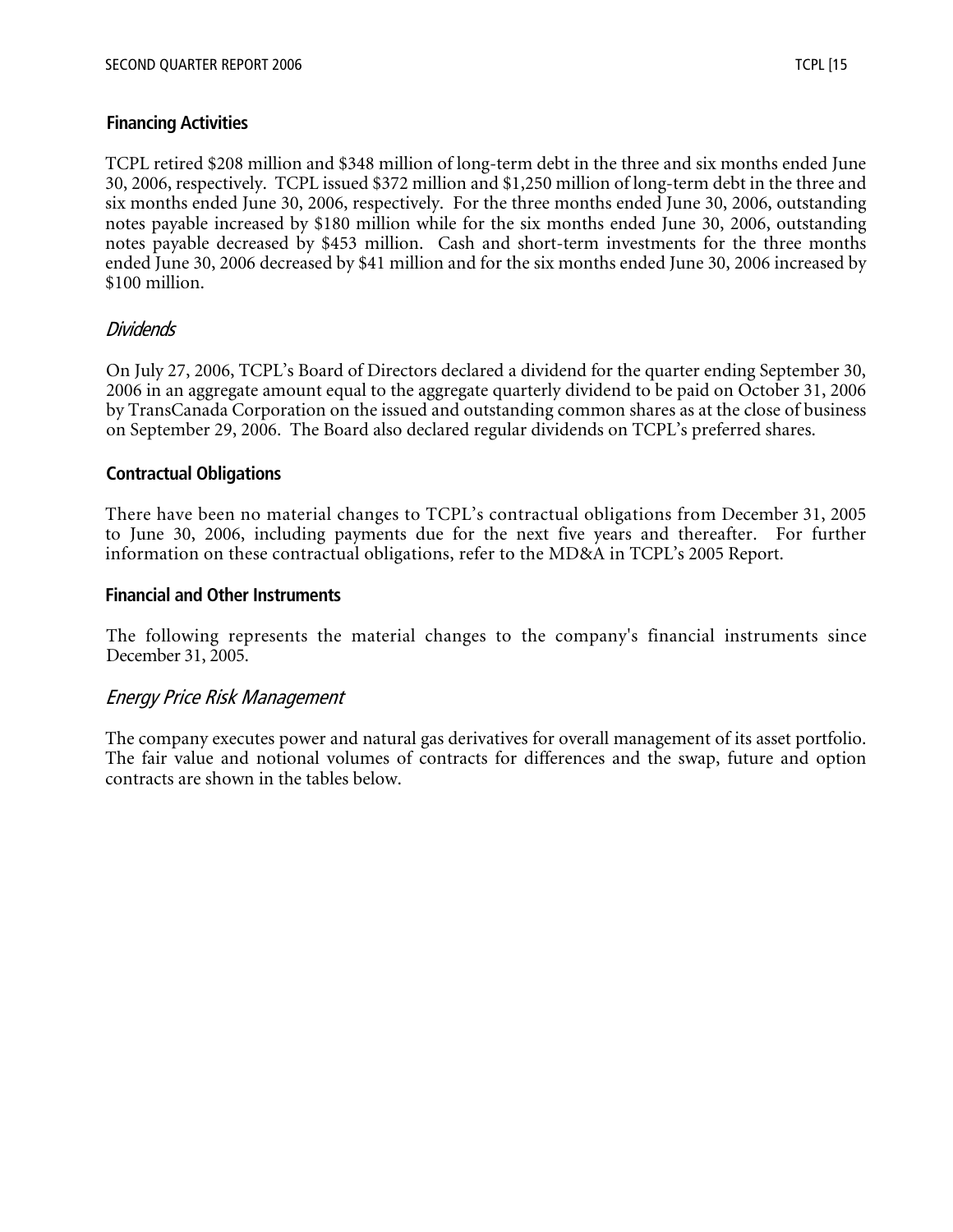| Asset/(Liability)                           |                         | June 30, 2006 |       | December 31, 2005 |              |
|---------------------------------------------|-------------------------|---------------|-------|-------------------|--------------|
| (millions of dollars)                       |                         | (unaudited)   |       |                   |              |
|                                             | Accounting              | Fair          |       | Fair              |              |
|                                             | Treatment               | Value         |       | Value             |              |
|                                             |                         |               |       |                   |              |
| Power - swaps and contracts for differences |                         |               |       |                   |              |
| (maturing 2006 to 2011)                     | Hedge                   | (79)          |       | (130)             |              |
| (maturing 2006 to 2010)                     | Non-hedge               |               |       | 13                |              |
| Gas - swaps, futures and options            |                         |               |       |                   |              |
| (maturing 2006 to 2016)                     | Hedge                   | (33)          |       | 17                |              |
| (maturing 2006 to 2008)                     | Non-hedge               | 18            |       | (11)              |              |
|                                             |                         |               |       |                   |              |
|                                             |                         |               |       |                   |              |
| <b>Notional Volumes</b>                     |                         |               |       |                   |              |
| June 30, 2006                               |                         |               |       |                   |              |
| (unaudited)                                 |                         | Power (GWh)   |       | Gas (Bcf)         |              |
|                                             | Accounting<br>Treatment | Purchases     | Sales | Purchases         | <b>Sales</b> |
|                                             |                         |               |       |                   |              |
| Power - swaps and contracts for differences |                         |               |       |                   |              |
| (maturing 2006 to 2011)                     | Hedge                   | 3,732         | 9,008 |                   |              |
| (maturing 2006 to 2010)                     | Non-hedge               | 1,631         | 972   |                   |              |
| Gas - swaps, futures and options            |                         |               |       |                   |              |
| (maturing 2006 to 2016)                     | Hedge                   |               |       | 87                | 62           |
| (maturing 2006 to 2008)                     | Non-hedge               |               |       | 15                | 21           |
|                                             |                         |               |       |                   |              |
| <b>Notional Volumes</b>                     |                         |               |       |                   |              |
| December 31, 2005                           |                         | Power (GWh)   |       | Gas (Bcf)         |              |
|                                             | Accounting              |               |       |                   |              |
|                                             | Treatment               | Purchases     | Sales | Purchases         | <b>Sales</b> |
|                                             |                         |               |       |                   |              |
| Power - swaps and contracts for differences |                         |               |       |                   |              |
|                                             | Hedge                   | 2,566         | 7,780 |                   |              |
|                                             | Non-hedge               | 1,332         | 456   |                   |              |
| Gas - swaps, futures and options            | Hedge                   |               |       | 91                | 69           |
|                                             | Non-hedge               |               |       | 15                | 18           |
|                                             |                         |               |       |                   |              |

## **Risk Management**

TCPL's market, financial and counterparty risks remain substantially unchanged since December 31, 2005. For further information on risks, refer to the MD&A in TCPL's 2005 Report.

## **Controls and Procedures**

As of June 30, 2006, TCPL's management, together with TCPL's President and Chief Executive Officer and Chief Financial Officer, evaluated the effectiveness of the design and operation of the company's disclosure controls and procedures. Based on this evaluation, the President and Chief Executive Officer and the Chief Financial Officer of TCPL have concluded that the disclosure controls and procedures are effective.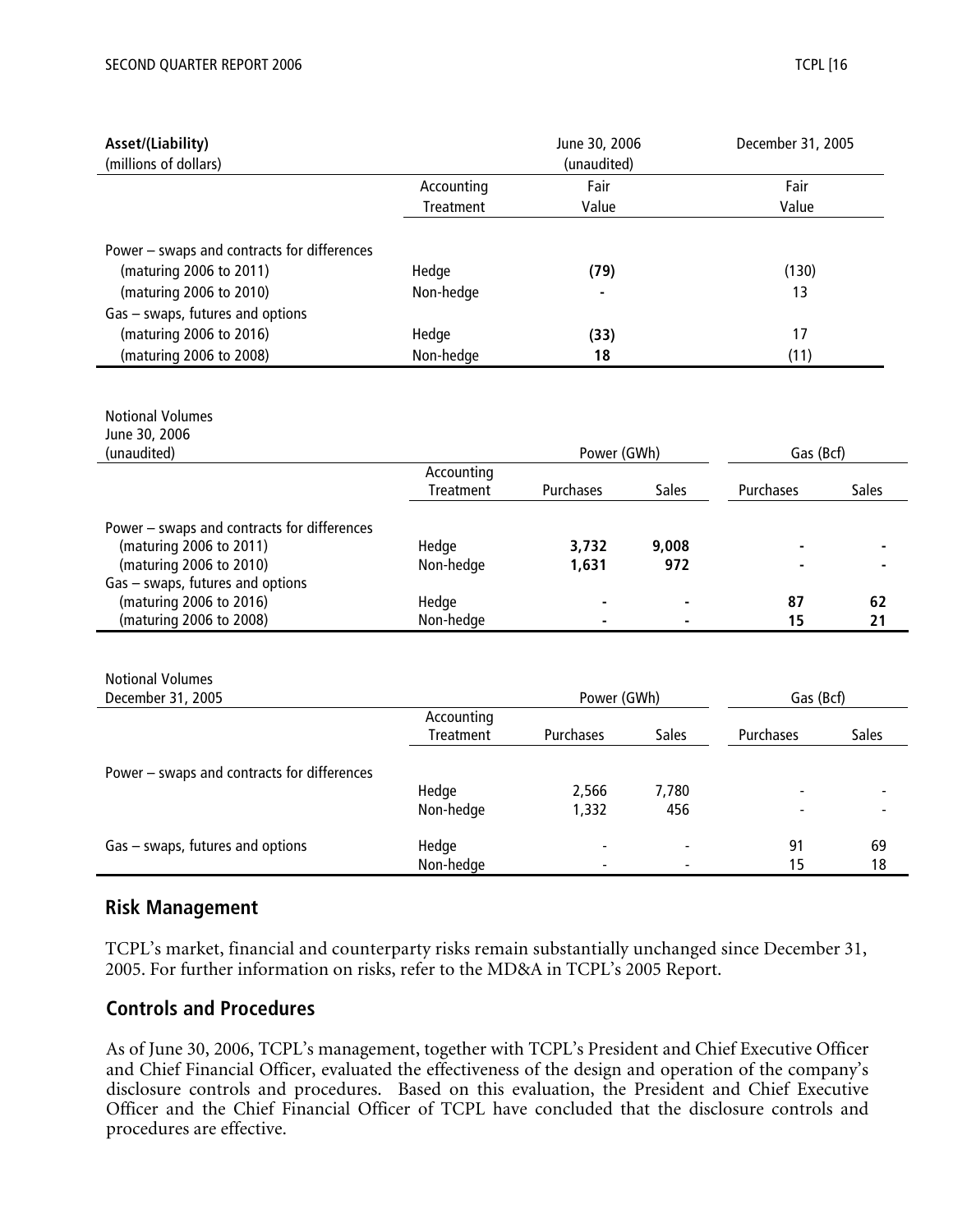There were no changes in TCPL's internal control over financial reporting during the most recent fiscal quarter that have materially affected or are reasonably likely to materially affect TCPL's internal control over financial reporting.

# **Critical Accounting Policy**

TCPL's critical accounting policy, which remains unchanged since December 31, 2005, is the use of regulatory accounting for its regulated operations. For further information on this critical accounting policy, refer to the MD&A in TCPL's 2005 Report.

# **Critical Accounting Estimates**

Since a determination of many assets, liabilities, revenues and expenses is dependent upon future events, the preparation of the company's consolidated financial statements requires the use of estimates and assumptions which have been made using careful judgment. TCPL's critical accounting estimate from December 31, 2005 continues to be depreciation expense. For further information on this critical accounting estimate, refer to the MD&A in TCPL's 2005 Report.

## **Outlook**

In 2006, TCPL expects higher net income than originally anticipated due to the favourable impact of Canadian federal and provincial corporate income tax rate reductions and net income from discontinued operations as a result of bankruptcy settlements received from Mirant. Excluding these impacts, the company's outlook is relatively unchanged since December 31, 2005. For further information on outlook, refer to the MD&A in TCPL's 2005 Report.

In 2006, TCPL will continue to direct its resources towards long-term growth opportunities that will strengthen its financial performance and create long-term value for shareholders. The company's net income and cash flow combined with a strong balance sheet continue to provide the financial flexibility for TCPL to make disciplined investments in its core businesses of Pipelines and Energy.

Credit ratings on senior unsecured debt assigned by Dominion Bond Rating Service Limited (DBRS), Moody's and Standard & Poor's remain at A, A2 and A-, respectively. DBRS and Moody's both maintain a 'stable' outlook on their ratings and Standard & Poor's maintains a 'negative' outlook on its rating.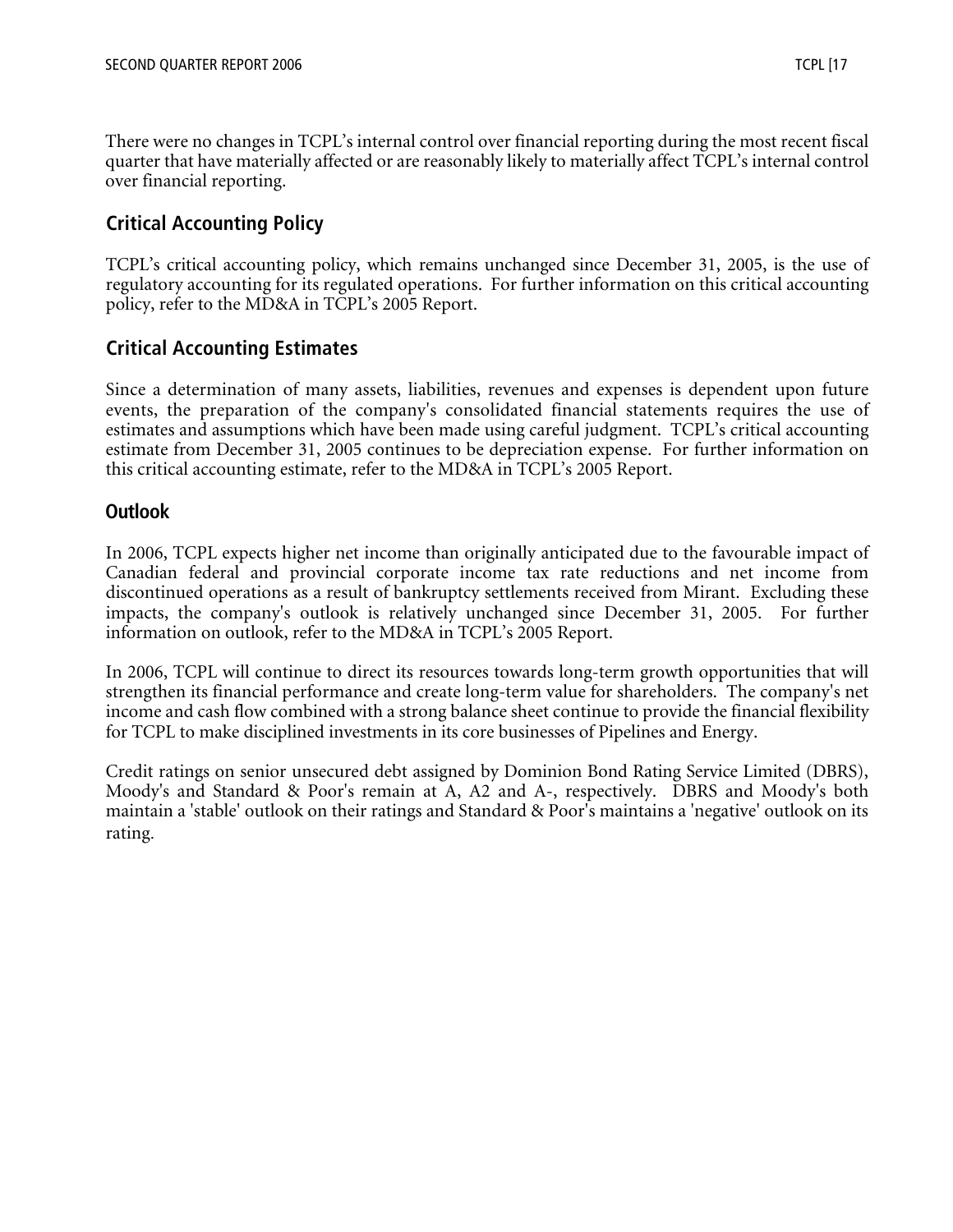## **Other Recent Developments**

#### **Pipelines**

## Wholly-Owned Pipelines

## Canadian Mainline

In March 2006, TCPL reached a settlement with its customers and other interested parties with respect to its 2006 tolls on the Canadian Mainline. On March 15, 2006, TCPL filed its application with the NEB for approval of this settlement and associated tolls. On April 28, 2006, the NEB approved the application as filed, thereby setting the current interim tolls in effect as final tolls for 2006.

#### Alberta System

In February 2006, the EUB issued its decision on the 2005 General Rate Application (GRA) Phase II which determined the allocation of 2005 approved costs among transportation services and rate design. The decision approved the 2005 rate design as applied for.

In March 2006, TCPL filed for 2005 Final Rates and 2006 Final Rates with the EUB. The 2005 Final Rates as filed are the same as the 2005 Interim Rates since there were no changes to the rate design required in the EUB decision on the 2005 GRA Phase II. The 2006 Final Rates filed with the EUB are based on the 2006 revenue requirement, including deferrals from 2005 in accordance with the Alberta System three year settlement, a revised throughput forecast and the approved rate design. The EUB approved both the 2005 and 2006 Final Rates. The 2006 Final Rates were effective April 1, 2006.

#### Gas Transmission Northwest System

In June 2006, the Gas Transmission Northwest System filed a rate case with FERC. The comprehensive filing requests a number of tariff changes including an increase in rates for certain services. The current rates are based on the last rate case filed in 1994. Since that time, fundamental changes in the market place have resulted in a significant amount of unsubscribed capacity.

In its filing, the Gas Transmission Northwest System is applying to FERC for authority to share the costs of unsubscribed capacity with its long-term firm shippers through a number of changes to its rates. They include:

- An increase in its full-haul, long-term, firm service rate from 26 cents per dekatherm (Dth) to 45 cents per Dth. However, the rate paid by long-term firm shippers could be lower if the Gas Transmission Northwest System is successful in remarketing unsubscribed capacity;
- New rates for seasonal long-term firm and short-term transportation services; and
- Market based rates for full-haul interruptible transportation service.

The proposed rates include an ROE of 14.5 per cent, a common equity ratio of 62.99 per cent and a depreciation rate for transmission plant of 2.76 per cent.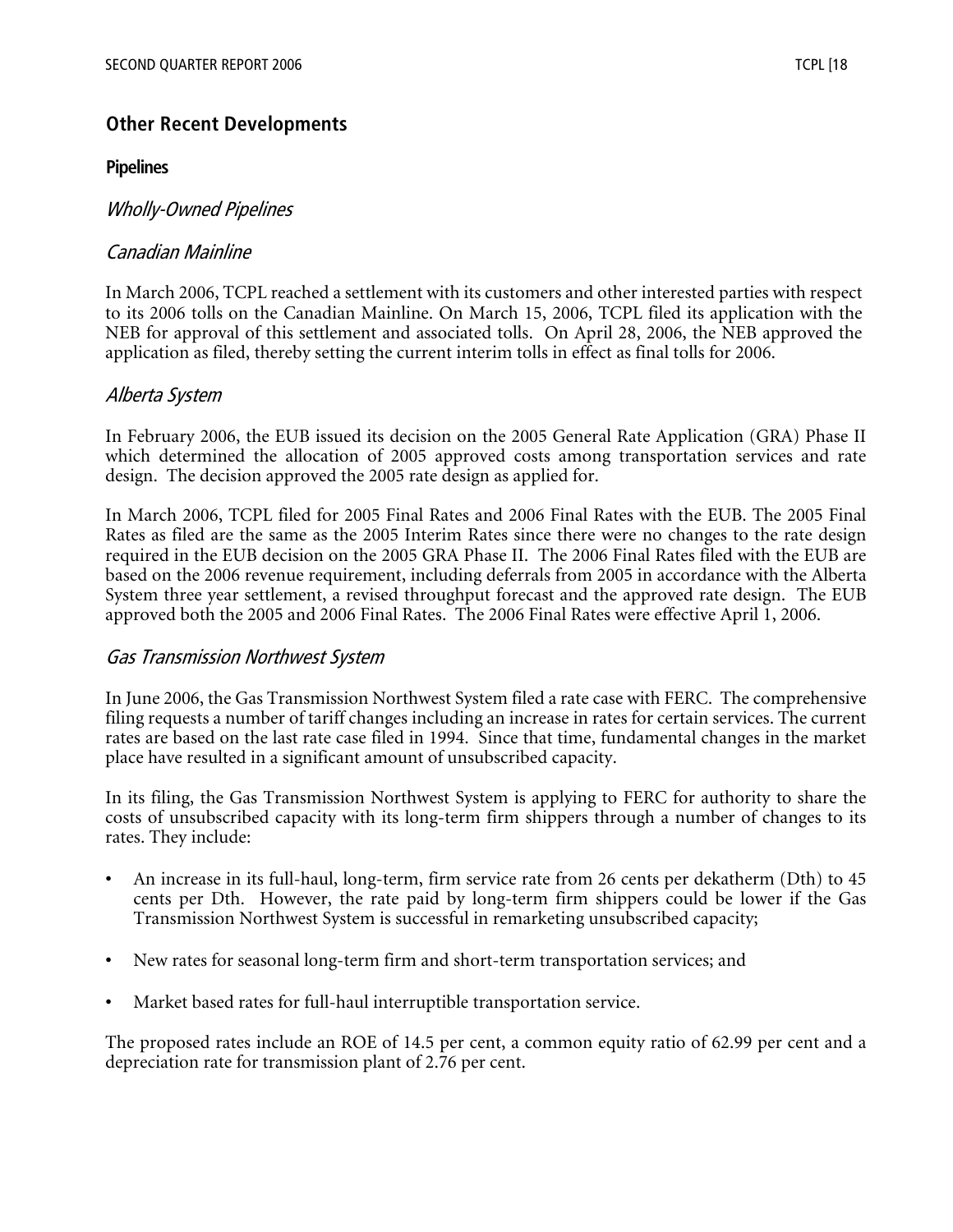## Other Pipelines

In April 2006, PipeLines LP closed its acquisition of an additional 20 per cent general partnership interest in Northern Border for US\$307 million bringing its total general partnership interest to 50 per cent. As part of the transaction, PipeLines LP indirectly assumed approximately US\$120 million of debt of Northern Border. Of the total purchase price, US\$114 million was allocated to goodwill and the remainder was allocated primarily to plant, property and equipment. Northern Border became a jointly controlled entity and TCPL commenced proportionately consolidating its investment in Northern Border on a prospective basis as of April 2006. As part of the transaction, and effective by early second quarter 2007, a subsidiary of TCPL will become the operator of Northern Border which is currently operated by a subsidiary of ONEOK.

Concurrent with this transaction, TCPL closed the sale of its 17.5 per cent general partner interest in Northern Border Partners, L.P. to a subsidiary of ONEOK, for net proceeds of approximately US\$30 million, resulting in an after-tax gain of \$13 million. The net gain was recorded in the Pipelines segment and the company recorded a \$10 million income tax charge, including \$12 million of current income tax expense, on this transaction.

## Northern Development

Mackenzie Gas Pipeline Project public hearings are expected to conclude in April 2007. The hearings are held by a Joint Review Panel which focuses on environmental and socio-economic impacts, and the NEB which is reviewing all other matters including pipeline engineering, safety, need and economic feasibility.

In June 2006, TCPL filed an application with the EUB, seeking approval to build natural gas transmission infrastructure in northern Alberta which would serve to connect gas from the Mackenzie Gas Pipeline Project to the Alberta System. The timing of construction of the proposed infrastructure remains dependent upon the timing of the Mackenzie Gas Pipeline Project.

## Keystone Pipeline

In April 2006, TCPL filed an application with the U.S. Department of State for a Presidential Permit authorizing the construction, operation and maintenance of the Keystone pipeline.

In June 2006, TCPL and TCPL Keystone Pipeline GP Ltd. (Keystone Ltd.) filed an application with the NEB seeking approval to transfer a portion of the Canadian Mainline to the Keystone pipeline for the purposes of transporting crude oil from Alberta to refining centres in the U.S. Midwest. As part of the transfer application, TCPL is also seeking approval to reduce the Canadian Mainline rate base by the net book value (NBV) of the transferred facilities and Keystone Ltd. is seeking approval to add the NBV of the facilities to the Keystone pipeline rate base. The transfer application is the first of two major regulatory applications required to obtain approvals necessary to construct the Canadian portion of the Keystone pipeline. The project will also require regulatory approvals from various U.S. agencies. The NEB has scheduled an oral public hearing on the application to commence on October 23, 2006.

TCPL expects to file an application with the NEB for a certificate of public convenience and necessity to construct the required new facilities later this year once environmental assessment work is completed. TCPL filed its Preliminary Information Package for the required new facilities with the NEB on July 10, 2006.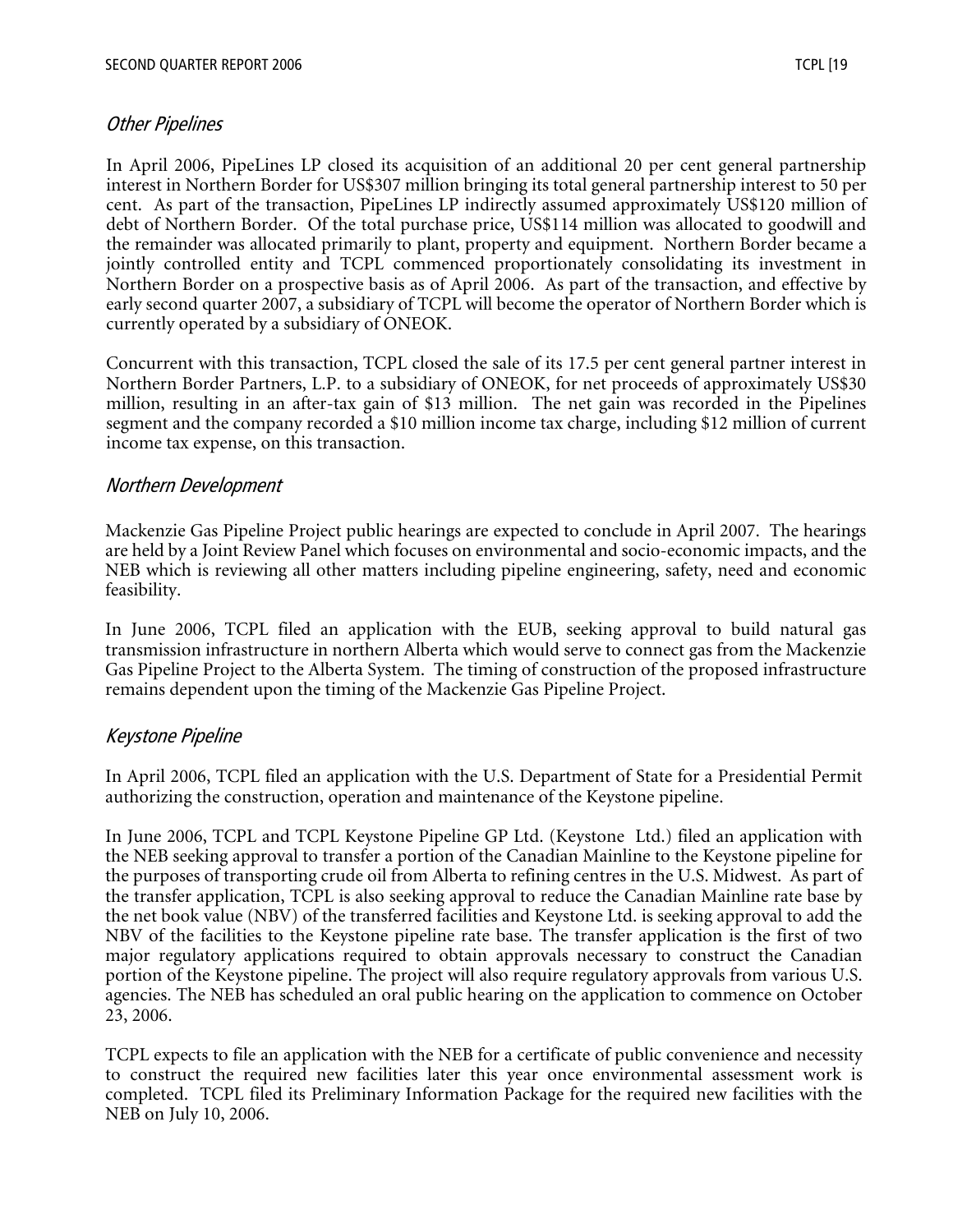TCPL continued to consult with stakeholders along the proposed route of the Keystone pipeline in May and June 2006. Public consultations included a series of open houses related to the proposed extension of the Keystone pipeline to Cushing, Oklahoma. TCPL anticipates holding a binding Open Season on the proposed Cushing Extension later this year.

## **Energy**

## Bruce Power

The Bruce A restart and refurbishment project reached a key milestone in July 2006 when the Canadian Nuclear Safety Commission accepted Bruce Power's Environmental Assessment (EA), presented at a public hearing on May 19, 2006. Completion of the EA enables Bruce Power to move to the next stage of restart activities. The restart and refurbishment project will return another 1,500 MW of generating capacity to Ontario, commencing in late 2009. Units 1 and 2 are currently being kept in a defuelled, guaranteed shutdown state.

## Cartier Wind

In June 2006, Cartier Wind began construction on the 100.5 MW Anse à Valleau wind farm, the second of the six wind farms that comprise the Cartier Wind project in the Gaspé region of Québec. The Anse à Valleau wind farm is expected to deliver energy to the Hydro-Québec grid by December 2007. Construction continues on the 109.5 MW Baie des Sable wind farm and remains on schedule for completion in December 2006. TCPL has a 62 per cent interest in the Cartier Wind project which was awarded six projects by Hydro-Québec Distribution in October 2004 representing a total of 739.5 MW.

## Portlands Energy Centre

In April 2006, the Portlands Energy Centre (PEC) commenced preliminary site work in preparation for construction of a 550 MW high efficiency, combined-cycle generating station in downtown Toronto. PEC is a partnership between TransCanada and Ontario Power Generation. The partners continue to negotiate a long-term PPA with the Ontario Power Authority.

## Bécancour

Construction is nearing completion on the 550 MW Bécancour cogeneration plant with successful testing and other related start-up activities completed in late second quarter 2006. The plant, near Trois-Rivières, Québec, is scheduled to begin commercial operations in fall 2006. The facility will supply electricity to Hydro-Québec Distribution under a long-term contract as well as provide a source of competitively priced steam for adjacent industrial processes.

## Liquefied Natural Gas

In early April 2006, Cacouna Energy, a partnership between TCPL and Petro-Canada, awarded a contract for front-end engineering and design work to an international consortium of engineering and construction firms with experience in the development of LNG receiving terminals. The project's next significant milestone was reached on June 15, 2006 with completion of hearings before a joint review panel of the Canadian Environmental Assessment Agency and Québec's Bureau d'audiences publiques sur l'environnement,. Regulatory decisions are expected by the end of 2006. and the facility is expected to be operational in late 2009 or early 2010.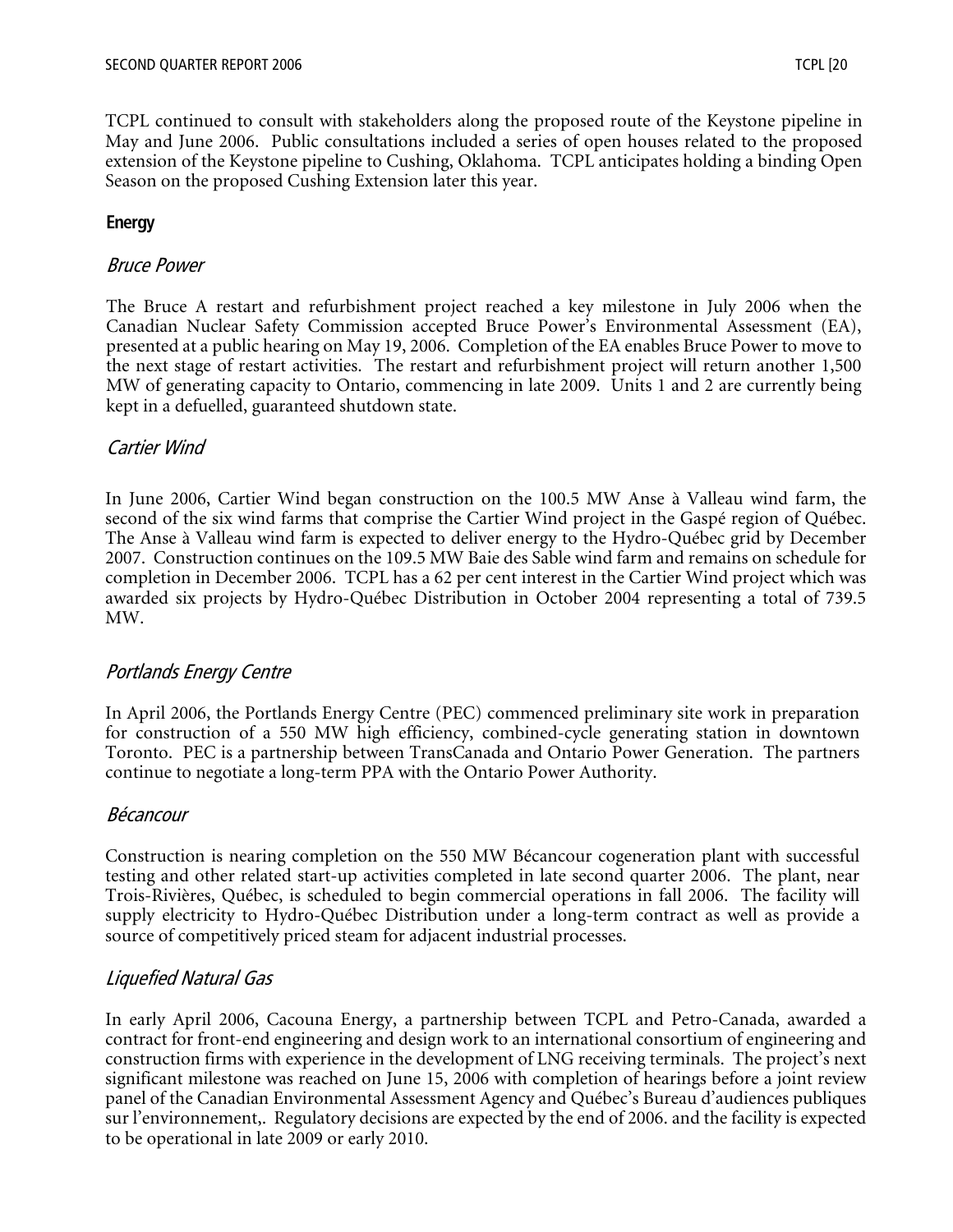Broadwater Energy filed a Coastal Zone Management Act application with the State of New York in April 2006 relating to the proposed Broadwater LNG project in Long Island Sound. Pending regulatory approvals, Broadwater plans to begin operation in late 2010.

## Natural Gas Storage

Construction continues on the Edson natural gas storage facility in Alberta. The Edson facility is expected to have a working natural gas capacity of approximately 60 petajoules and will connect to the Alberta System. Storage capacity is expected to be available later this year.

#### **Share Information**

As at June 30, 2006, TCPL had 483,344,109 issued and outstanding common shares. In addition, there were 4,000,000 Series U and 4,000,000 Series Y Cumulative First Preferred shares issued and outstanding as at June 30, 2006.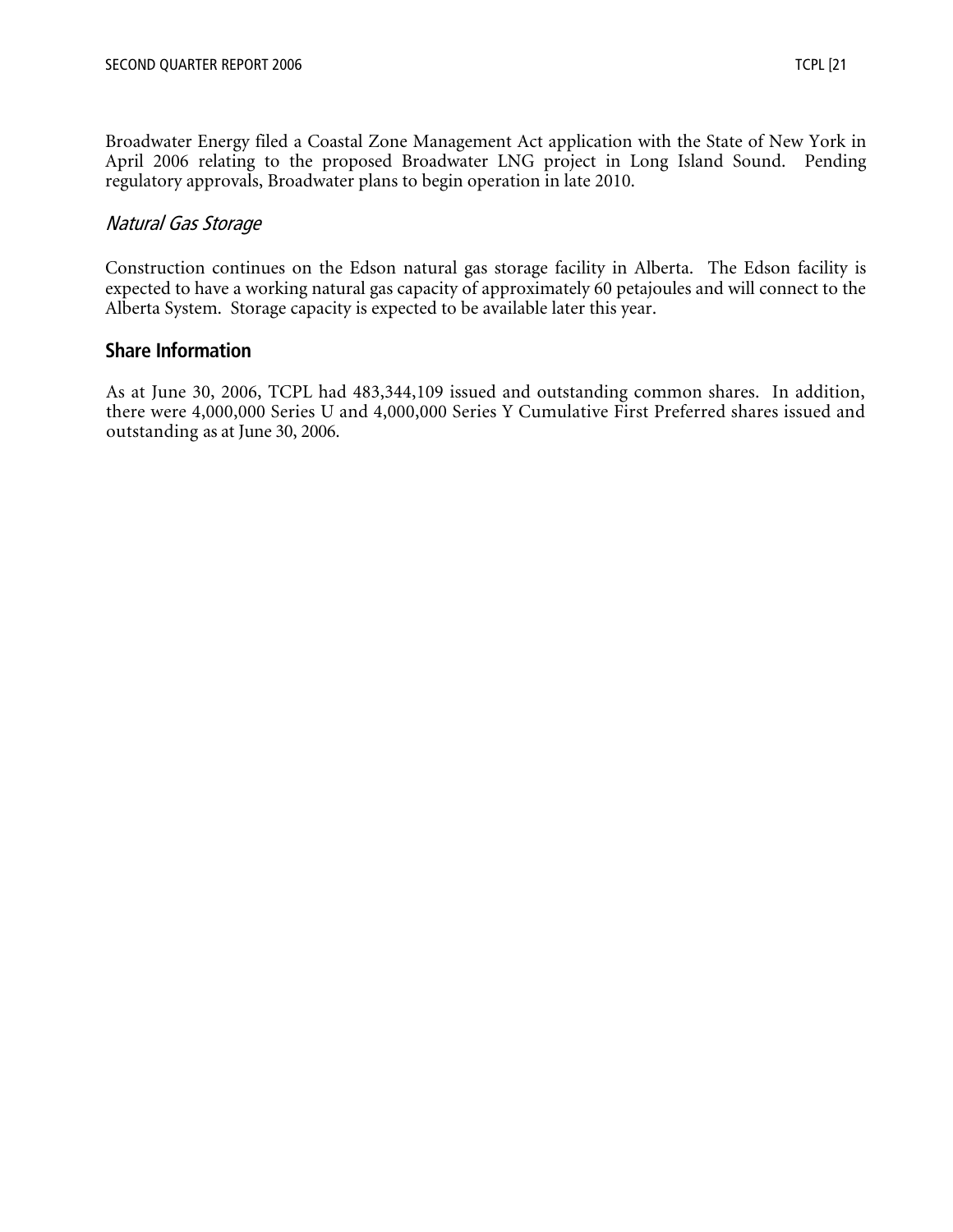# **Selected Quarterly Consolidated Financial Data**(1)

| (unaudited)<br>(millions of dollars except per share<br>amounts)                                                        | 2006<br>Second | First          | Fourth | <b>Third</b> | 2005<br>Second | First  | 2004<br>Fourth | <b>Third</b>   |
|-------------------------------------------------------------------------------------------------------------------------|----------------|----------------|--------|--------------|----------------|--------|----------------|----------------|
| Revenues<br>Net Income applicable to common shares                                                                      | 1,685          | 1,894          | 1,771  | 1.494        | 1.449          | 1,410  | 1.480          | 1,311          |
| Continuing operations<br>Discontinued operations                                                                        | 244            | 244<br>28      | 350    | 428          | 199            | 232    | 184            | 192<br>52      |
|                                                                                                                         | 244            | 272            | 350    | 428          | 199            | 232    | 184            | 244            |
| <b>Share Statistics</b><br>Net income per share - Basic and diluted<br>Continuing operations<br>Discontinued operations | \$0.51         | \$0.50<br>0.06 | \$0.72 | \$0.89       | \$0.41         | \$0.48 | \$0.38         | \$0.40<br>0.11 |
|                                                                                                                         | \$0.51         | \$0.56         | \$0.72 | \$0.89       | \$0.41         | \$0.48 | \$0.38         | \$0.51         |

<sup>(1)</sup> The selected quarterly consolidated financial data has been prepared in accordance with Canadian GAAP. Certain comparative figures have been reclassified to conform with the current year's presentation. For a discussion on the factors affecting the comparability of the financial data, including discontinued operations, refer to Note 1, Note 2 and Note 24 of TCPL's 2005 audited consolidated financial statements.

## Factors Impacting Quarterly Financial Information

In the Pipelines business, which consists primarily of the company's investments in regulated pipelines, annual revenues and net earnings fluctuate over the long term based on regulators' decisions and negotiated settlements with shippers. Generally, quarter over quarter revenues and net earnings during any particular fiscal year remain relatively stable with fluctuations arising as a result of adjustments being recorded due to regulatory decisions and negotiated settlements with shippers and due to items outside of the normal course of operations.

In the Energy business, which primarily builds, owns and operates electrical power generation plants, sells electricity and invests in natural gas storage facilities, quarter over quarter revenues and net earnings are affected by seasonal weather conditions, customer demand, market prices, planned and unplanned plant outages as well as items outside of the normal course of operations.

Significant items which impacted the last eight quarters' net earnings are as follows.

- In third quarter 2004, the EUB's decisions on the Generic Cost of Capital and Phase I of the 2004 GRA resulted in lower earnings for the Alberta System compared to the previous quarters. In addition, third quarter 2004 included a \$12 million after-tax adjustment related to the release of previously established restructuring provisions and recognition of \$8 million of non-capital loss carry forwards.
- In fourth quarter 2004, TCPL completed the acquisition of GTN and recorded \$14 million of net earnings from the November 1, 2004 acquisition date. Energy recorded a \$16 million pre-tax positive impact of a restructuring transaction related to power purchase contracts between OSP and Boston Edison in Eastern Power Operations.
- First quarter 2005 net earnings included a \$48 million after-tax gain related to the sale of PipeLines LP units. Energy's earnings included a \$10 million after-tax cost for the restructuring of natural gas supply contracts by OSP. In addition, Bruce Power's equity income was lower than previous quarters due to the impact of planned maintenance outages and the increase in operating costs as a result of moving to a six-unit operation.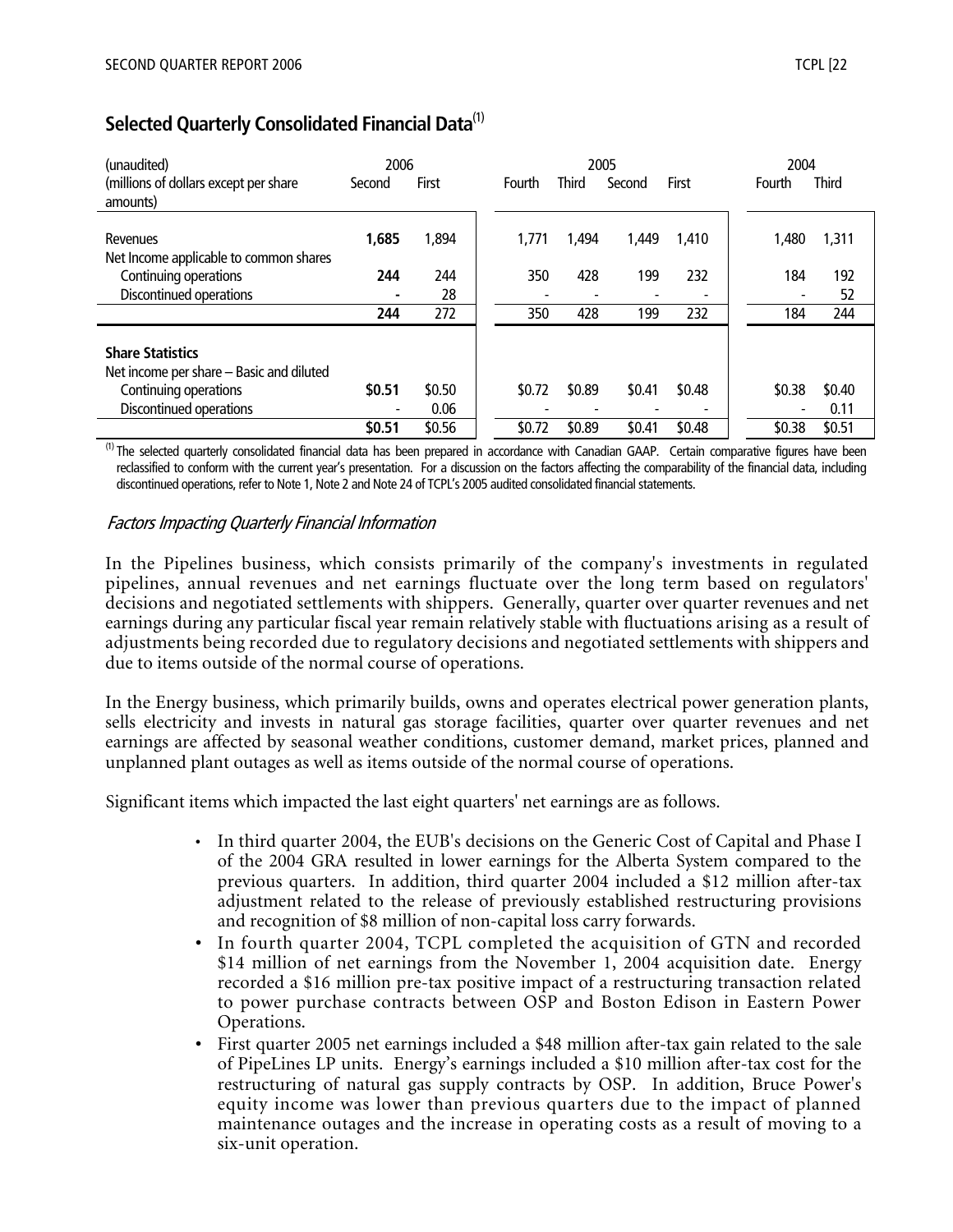- Second quarter 2005 net earnings included \$21 million (\$13 million related to 2004 and \$8 million related to the six months ended June 30, 2005) with respect to the NEB's decision on the Canadian Mainline's 2004 Tolls and Tariff Application (Phase II). On April 1, 2005, TCPL completed the acquisition of TC Hydro generation assets from USGen New England, Inc. Bruce Power's equity income was lower than previous quarters due to the continuing impact of planned maintenance outages and an unplanned maintenance outage on Unit 6 relating to a transformer fire.
- Third quarter 2005 net earnings included a \$193 million after-tax gain related to the sale of the company's ownership interest in Power LP. In addition, Bruce Power's equity income increased from prior quarters due to higher realized power prices and slightly higher generation volumes.
- Fourth quarter 2005 net earnings included a \$115 million after-tax gain on sale of Paiton Energy. In addition, Bruce A was formed and Bruce Power's results were proportionately consolidated effective October 31.
- First quarter 2006 net earnings included an \$18 million after-tax bankruptcy claim settlement received by the Gas Transmission Northwest System. In addition, Energy's net earnings included contributions from the December 31, 2005 acquisition of the 756 MW Sheerness PPA.
- Second quarter 2006 net earnings included a \$33 million favourable impact on future income taxes (\$23 million in Energy and \$10 million in Corporate) arising from a reduction in Canadian federal and provincial corporate income tax rates. Pipelines earnings included a \$13 million after-tax gain related to the sale of the company's 17.5 per cent general partner interest in Northern Border Partners, L.P.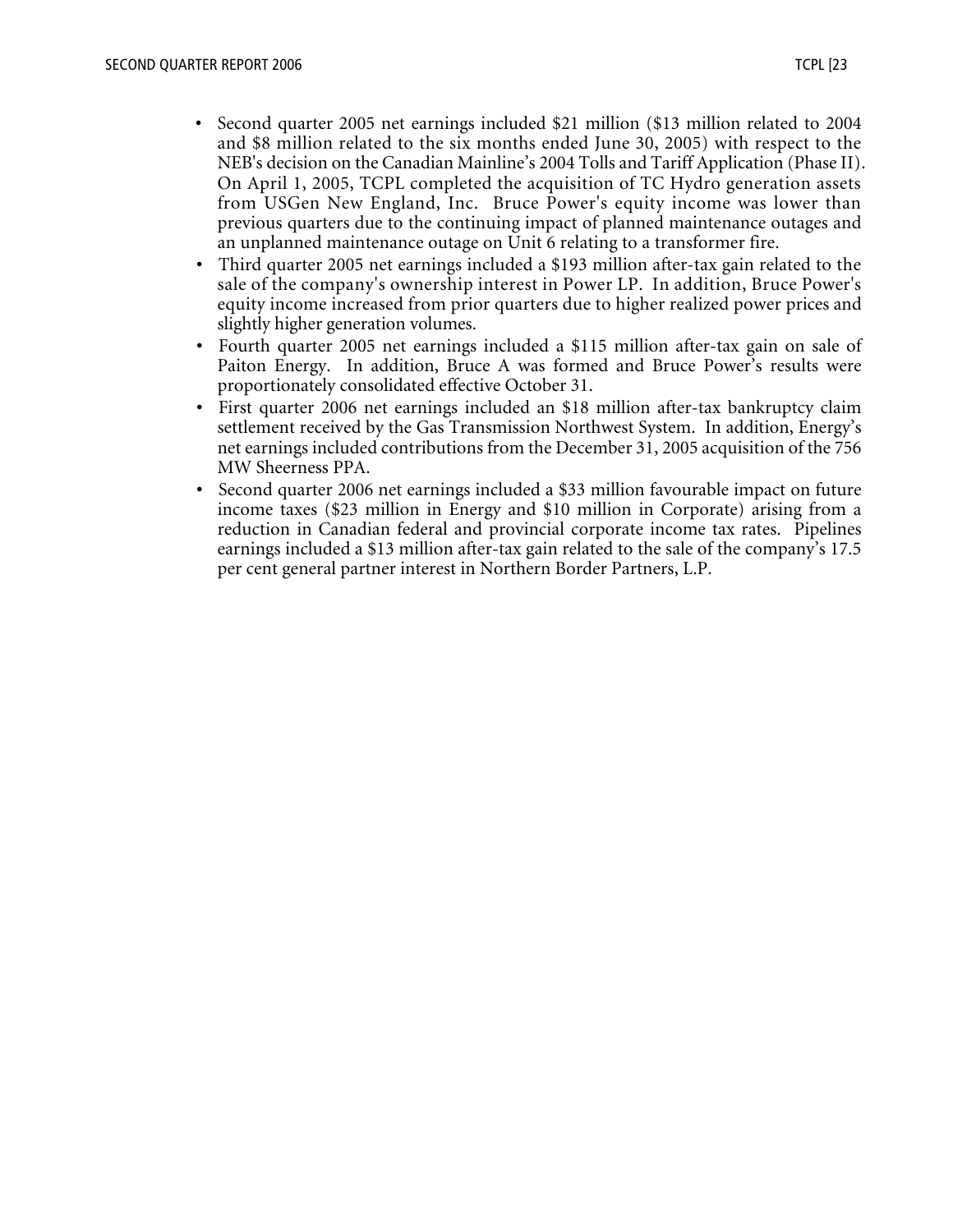## **Consolidated Income**

| (unaudited)                                             | Three months ended June 30 |       | Six months ended June 30 |           |  |
|---------------------------------------------------------|----------------------------|-------|--------------------------|-----------|--|
| (millions of dollars except per share amounts)          | 2006                       | 2005  | 2006                     | 2005      |  |
| <b>Revenues</b>                                         | 1,685                      | 1,449 | 3,579                    | 2,859     |  |
| <b>Operating Expenses</b>                               |                            |       |                          |           |  |
| Cost of sales                                           | 337                        | 250   | 842                      | 515       |  |
| Other costs and expenses                                | 566                        | 419   | 1,103                    | 841       |  |
| Depreciation                                            | 266                        | 254   | 523                      | 505       |  |
|                                                         | 1,169                      | 923   | 2,468                    | 1,861     |  |
|                                                         |                            |       |                          |           |  |
| <b>Other Expenses/(Income)</b>                          |                            |       |                          |           |  |
| Financial charges                                       | 207                        | 209   | 410                      | 416       |  |
| Financial charges of joint ventures                     | 24                         | 16    | 45                       | 33        |  |
| Equity income                                           | (6)                        | (26)  | (24)                     | (76)      |  |
| Interest income and other                               | (15)                       | (4)   | (64)                     | (28)      |  |
| Gain on sale of Northern Border Partners, L.P. interest | (23)                       |       | (23)                     |           |  |
| Gain on sale of PipeLines LP units                      |                            | (2)   |                          | (82)      |  |
|                                                         | 187                        | 193   | 344                      | 263       |  |
|                                                         |                            |       |                          |           |  |
| <b>Income from Continuing Operations before</b>         |                            |       |                          |           |  |
| <b>Income Taxes and Non-Controlling Interests</b>       | 329                        | 333   | 767                      | 735       |  |
|                                                         |                            |       |                          |           |  |
| <b>Income Taxes</b>                                     | 37                         | 79    | 247                      |           |  |
| Current<br>Future                                       | 37                         | 38    |                          | 240<br>26 |  |
|                                                         | 74                         | 117   | (4)<br>243               | 266       |  |
|                                                         |                            |       |                          |           |  |
| <b>Non-Controlling Interests</b>                        |                            |       |                          |           |  |
| Non-controlling interest in PipeLines LP                | 8                          | 12    | 21                       | 21        |  |
| Other                                                   | (2)                        |       | 4                        | 6         |  |
|                                                         | 6                          | 12    | 25                       | 27        |  |
|                                                         |                            |       |                          |           |  |
| <b>Net Income from Continuing Operations</b>            | 249                        | 204   | 499                      | 442       |  |
| <b>Net Income from Discontinued Operations</b>          |                            |       | 28                       |           |  |
| <b>Net Income</b>                                       | 249                        | 204   | 527                      | 442       |  |
|                                                         |                            |       |                          |           |  |
| <b>Preferred Share Dividends</b>                        | 5                          | 5     | 11                       | 11        |  |
| <b>Net Income Applicable to Common Shares</b>           | 244                        | 199   | 516                      | 431       |  |
|                                                         |                            |       |                          |           |  |
| <b>Net Income Applicable to Common Shares</b>           |                            |       |                          |           |  |
| <b>Continuing Operations</b>                            | 244                        | 199   | 488                      | 431       |  |
| <b>Discontinued Operations</b>                          |                            |       | 28                       |           |  |
|                                                         | 244                        | 199   | 516                      | 431       |  |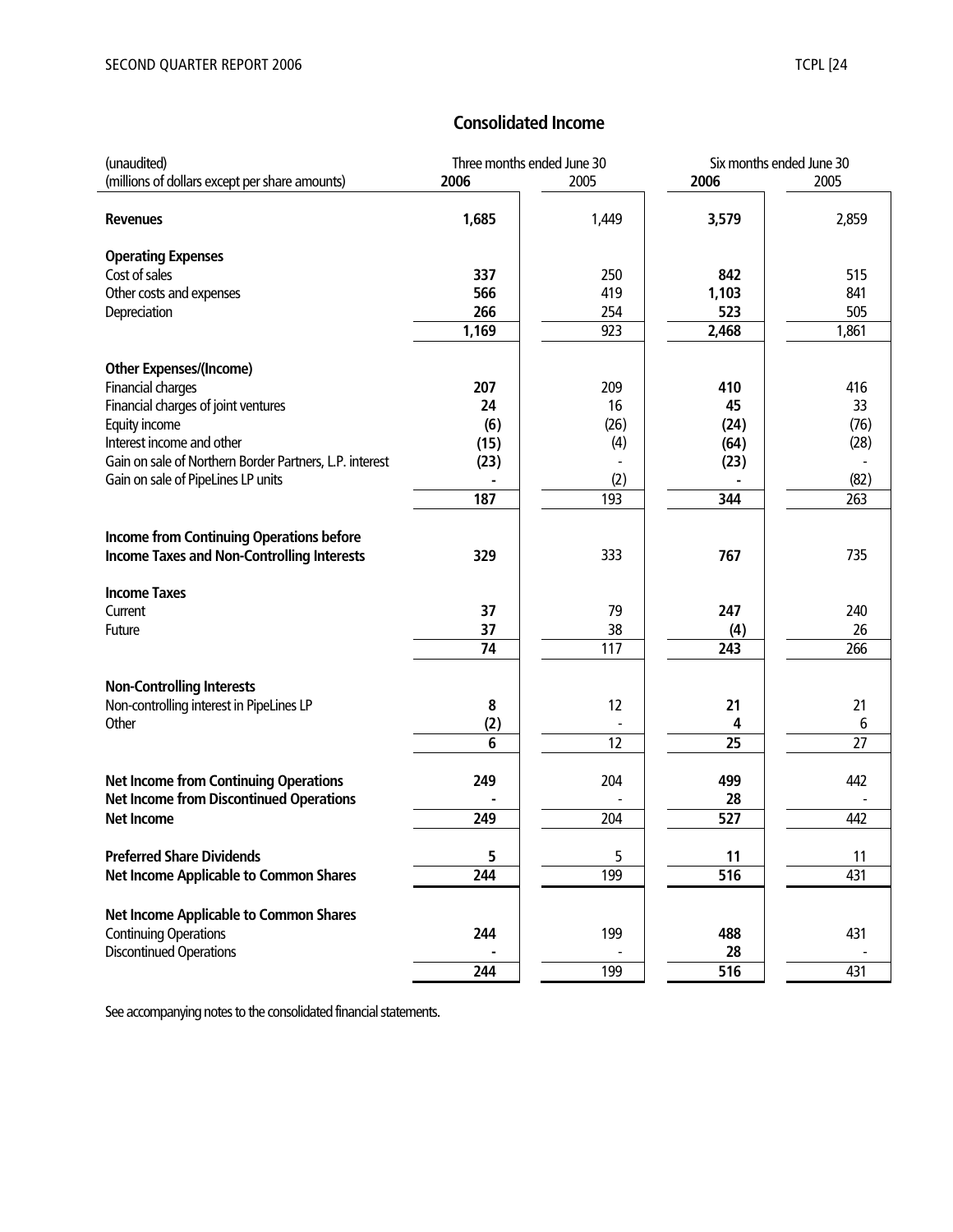# **Consolidated Cash Flows**

| (unaudited)                                                      | Three months ended June 30 |       | Six months ended June 30 |       |  |
|------------------------------------------------------------------|----------------------------|-------|--------------------------|-------|--|
| (millions of dollars)                                            | 2006                       | 2005  | 2006                     | 2005  |  |
|                                                                  |                            |       |                          |       |  |
| <b>Cash Generated from Operations</b>                            |                            |       |                          |       |  |
| Net income from continuing operations                            | 249                        | 204   | 499                      | 442   |  |
| Depreciation                                                     | 266                        | 254   | 523                      | 505   |  |
| Gain on sale of PipeLines LP units, net of current income tax    |                            | (1)   |                          | (31)  |  |
| Gain on sale of Northern Border Partners, L. P. interest, net of |                            |       |                          |       |  |
| current income tax                                               | (11)                       |       | (11)                     |       |  |
| Equity income lower than/(in excess of) distributions received   | (3)                        | 14    | (7)                      | (17)  |  |
| Future income taxes                                              | 37                         | 38    | (4)                      | 26    |  |
| Non-controlling interests                                        | 6                          | 12    | 25                       | 27    |  |
| Funding of employee future benefits in excess of expense         | (13)                       | (10)  | (15)                     | (17)  |  |
| Other                                                            | 8                          | (14)  | 45                       | (18)  |  |
|                                                                  |                            |       |                          |       |  |
| Funds generated from operations                                  | 539                        | 497   | 1,055                    | 917   |  |
| Increase in operating working capital                            | (92)                       | (177) | (93)                     | (263) |  |
| Net cash provided by operations                                  | 447                        | 320   | 962                      | 654   |  |
|                                                                  |                            |       |                          |       |  |
| <b>Investing Activities</b>                                      |                            |       |                          |       |  |
| Capital expenditures                                             | (327)                      | (135) | (630)                    | (243) |  |
| Acquisitions, net of cash acquired                               | (358)                      | (632) | (358)                    | (632) |  |
| Disposition of assets, net of current income tax                 | 23                         | 1     | 23                       | 102   |  |
| Deferred amounts and other                                       | (6)                        | 12    | (15)                     | 52    |  |
| Net cash used in investing activities                            | (668)                      | (754) | (980)                    | (721) |  |
|                                                                  |                            |       |                          |       |  |
| <b>Financing Activities</b>                                      |                            |       |                          |       |  |
| Dividends on common shares                                       | (161)                      | (154) | (316)                    | (300) |  |
| Advances from parent                                             | 11                         |       | 11                       | (75)  |  |
| Distributions paid to non-controlling interests                  | (10)                       | (18)  | (20)                     | (27)  |  |
| Notes payable issued/(repaid), net                               | 180                        | 289   | (453)                    | 533   |  |
| Long-term debt issued                                            | 372                        | 499   | 1,250                    | 799   |  |
| Reduction of long-term debt                                      | (208)                      | (624) | (348)                    | (953) |  |
| Long-term debt of joint ventures issued                          | 22                         |       | 24                       | 5     |  |
| Reduction of long-term debt of joint ventures                    | (15)                       | (12)  | (21)                     | (16)  |  |
| Common shares issued                                             |                            |       |                          | 80    |  |
| Net cash provided by/(used in) financing activities              | 191                        | (20)  | 127                      | 46    |  |
|                                                                  |                            |       |                          |       |  |
|                                                                  |                            |       |                          |       |  |
| Effect of Foreign Exchange Rate Changes on Cash and              |                            |       |                          |       |  |
| <b>Short-Term Investments</b>                                    | (11)                       | 20    | (9)                      | 22    |  |
|                                                                  |                            |       |                          |       |  |
| (Decrease)/Increase in Cash and Short-Term                       |                            |       |                          |       |  |
| <b>Investments</b>                                               | (41)                       | (434) | 100                      | 1     |  |
|                                                                  |                            |       |                          |       |  |
| <b>Cash and Short-Term Investments</b>                           |                            |       |                          |       |  |
| Beginning of period                                              | 353                        | 625   | 212                      | 190   |  |
|                                                                  |                            |       |                          |       |  |
| <b>Cash and Short-Term Investments</b>                           |                            |       |                          |       |  |
| End of period                                                    | 312                        | 191   | 312                      | 191   |  |
|                                                                  |                            |       |                          |       |  |
| <b>Supplementary Cash Flow Information</b>                       |                            |       |                          |       |  |
| Income taxes paid                                                | 151                        | 114   | 368                      | 306   |  |
|                                                                  | 218                        | 250   |                          | 463   |  |
| Interest paid                                                    |                            |       | 421                      |       |  |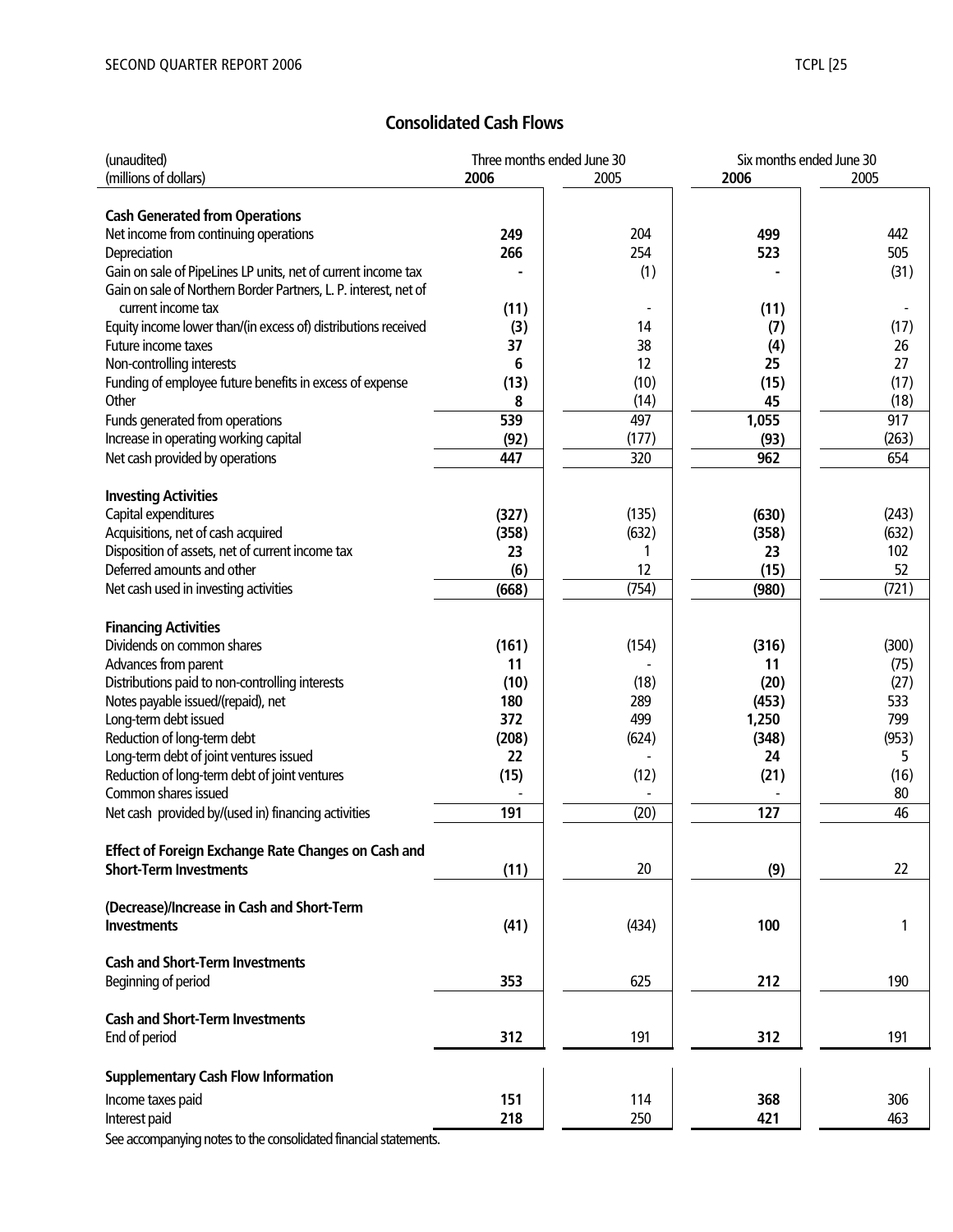# **Consolidated Balance Sheet**

|                                                     | June 30, 2006 | December 31, |
|-----------------------------------------------------|---------------|--------------|
| (millions of dollars)                               | (unaudited)   | 2005         |
|                                                     |               |              |
| <b>ASSETS</b>                                       |               |              |
| <b>Current Assets</b>                               |               |              |
| Cash and short-term investments                     | 312           | 212          |
| Accounts receivable                                 | 741           | 796          |
| Inventories                                         | 249           | 281          |
| Other                                               | 205           | 277          |
|                                                     | 1,507         | 1,566        |
| <b>Long-Term Investments</b>                        | 74            | 400          |
| <b>Plant, Property and Equipment</b>                | 20,778        | 20,038       |
| <b>Other Assets</b>                                 | 2,205         | 2,109        |
|                                                     | 24,564        | 24,113       |
|                                                     |               |              |
| LIABILITIES AND SHAREHOLDERS' EQUITY                |               |              |
| <b>Current Liabilities</b>                          |               |              |
| Notes payable                                       | 509           | 962          |
| Accounts payable                                    | 1,299         | 1,536        |
| <b>Accrued interest</b>                             | 232           | 222          |
| Current portion of long-term debt                   | 313           | 393          |
| Current portion of long-term debt of joint ventures | 136           | 41           |
|                                                     | 2,489         | 3,154        |
| <b>Deferred Amounts</b>                             | 1,168         | 1,196        |
| <b>Future Income Taxes</b>                          | 691           | 703          |
| <b>Long-Term Debt</b>                               | 10,411        | 9,640        |
| <b>Long-Term Debt of Joint Ventures</b>             | 1,157         | 937          |
| <b>Preferred Securities</b>                         | 513           | 536          |
|                                                     | 16,429        | 16,166       |
| <b>Non-Controlling Interest</b>                     |               |              |
| Non-controlling interest in PipeLines LP            | 307           | 318          |
| Other                                               | 77            | 76           |
|                                                     | 384           | 394          |
| <b>Shareholders' Equity</b>                         |               |              |
| Preferred shares                                    | 389           | 389          |
| Common shares                                       | 4,712         | 4,712        |
| Contributed surplus                                 | 275           | 275          |
| Retained earnings                                   | 2471          | 2,267        |
| Foreign exchange adjustment                         | (96)          | (90)         |
|                                                     | 7,751         | 7,553        |
|                                                     | 24,564        | 24,113       |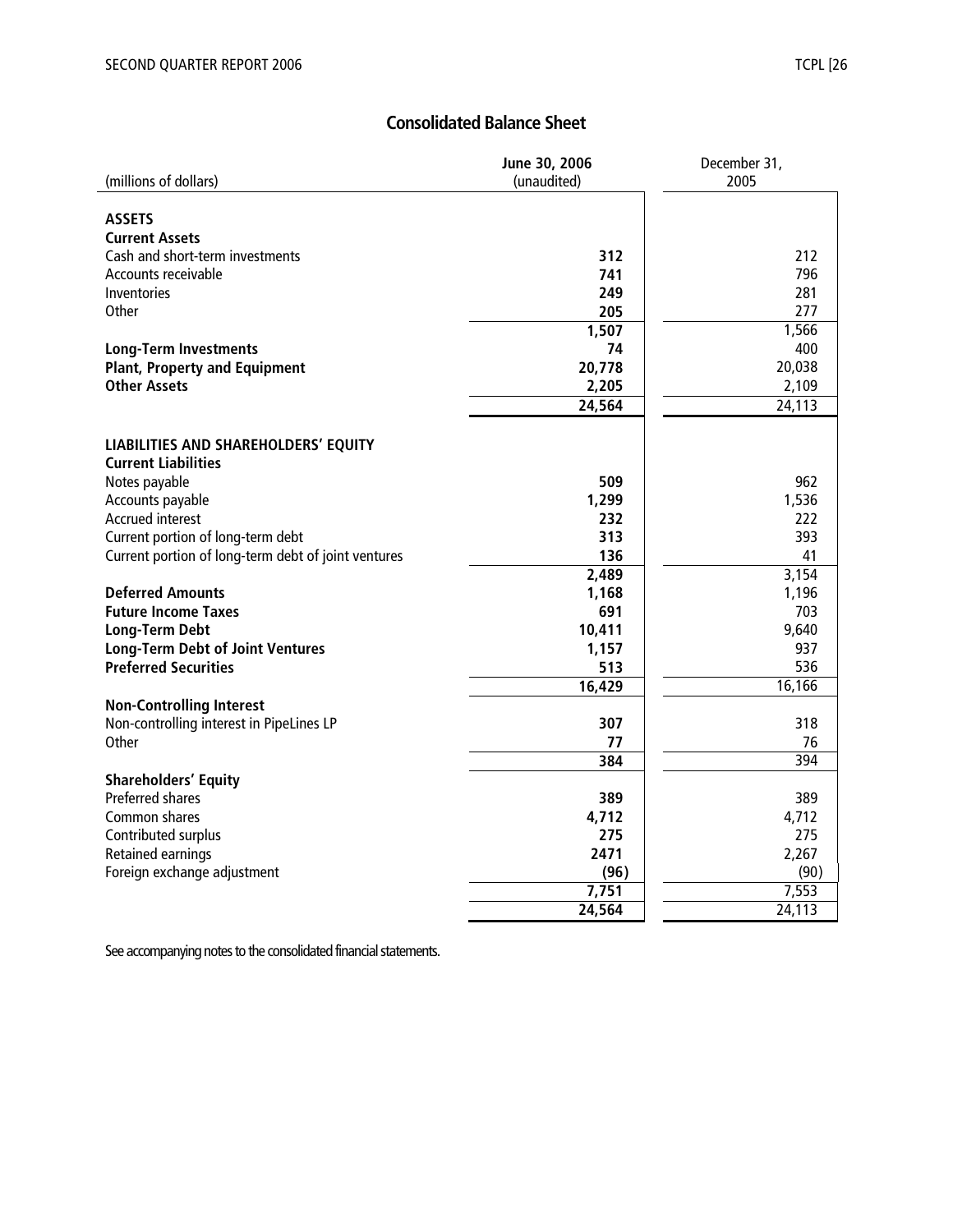# **Consolidated Retained Earnings**

| (unaudited)                    | Six months ended June 30 |       |  |  |
|--------------------------------|--------------------------|-------|--|--|
| (millions of dollars)          | 2006                     | 2005  |  |  |
|                                |                          |       |  |  |
| Balance at beginning of period | 2,267                    | 1,653 |  |  |
| Net income                     | 527                      | 442   |  |  |
| Preferred share dividends      | (11)                     | (11)  |  |  |
| Common share dividends         | (312)                    | (296) |  |  |
|                                | 2,471                    | 1,788 |  |  |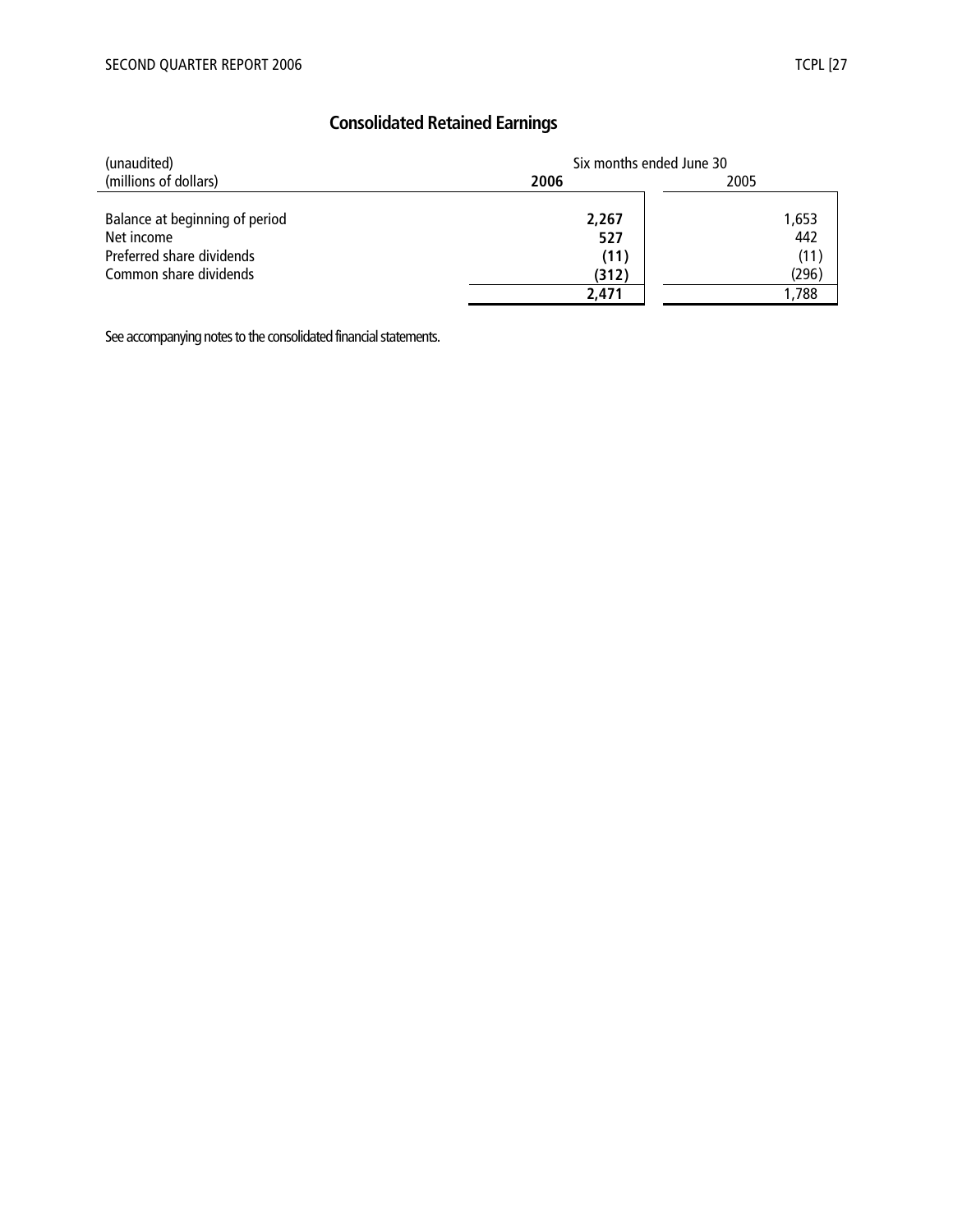## **Notes to Consolidated Financial Statements (Unaudited)**

#### **1. Significant Accounting Policies**

The consolidated financial statements of TransCanada PipeLines Limited (TCPL or the company) have been prepared in accordance with Canadian generally accepted accounting principles (GAAP). The accounting policies applied are consistent with those outlined in TCPL's annual audited consolidated financial statements for the year ended December 31, 2005. These consolidated financial statements reflect all normal recurring adjustments that are, in the opinion of management, necessary to present fairly the financial position and results of operations for the respective periods. These consolidated financial statements do not include all disclosures required in the annual financial statements and should be read in conjunction with the 2005 audited consolidated financial statements included in TCPL's 2005 Report. Amounts are stated in Canadian dollars unless otherwise indicated. Certain comparative figures have been reclassified to conform with the current period's presentation.

Since a determination of many assets, liabilities, revenues and expenses is dependent upon future events, the preparation of these consolidated financial statements requires the use of estimates and assumptions. In the opinion of Management, these consolidated financial statements have been properly prepared within reasonable limits of materiality and within the framework of the company's significant accounting policies.

## **2. Segmented Information**

Effective June 1, 2006, TCPL revised the composition and names of its reportable business segments to Pipelines and Energy. Pipelines is principally comprised of the company's pipelines in Canada, the United States and Mexico. Energy includes the company's power operations, natural gas storage and liquefied natural gas (LNG) businesses in Canada and the U.S. The internal organizational structure of the company has accordingly been aligned with these segments. The segmented information has been retroactively restated to reflect the changes in reportable segments. These changes had no impact on consolidated net income.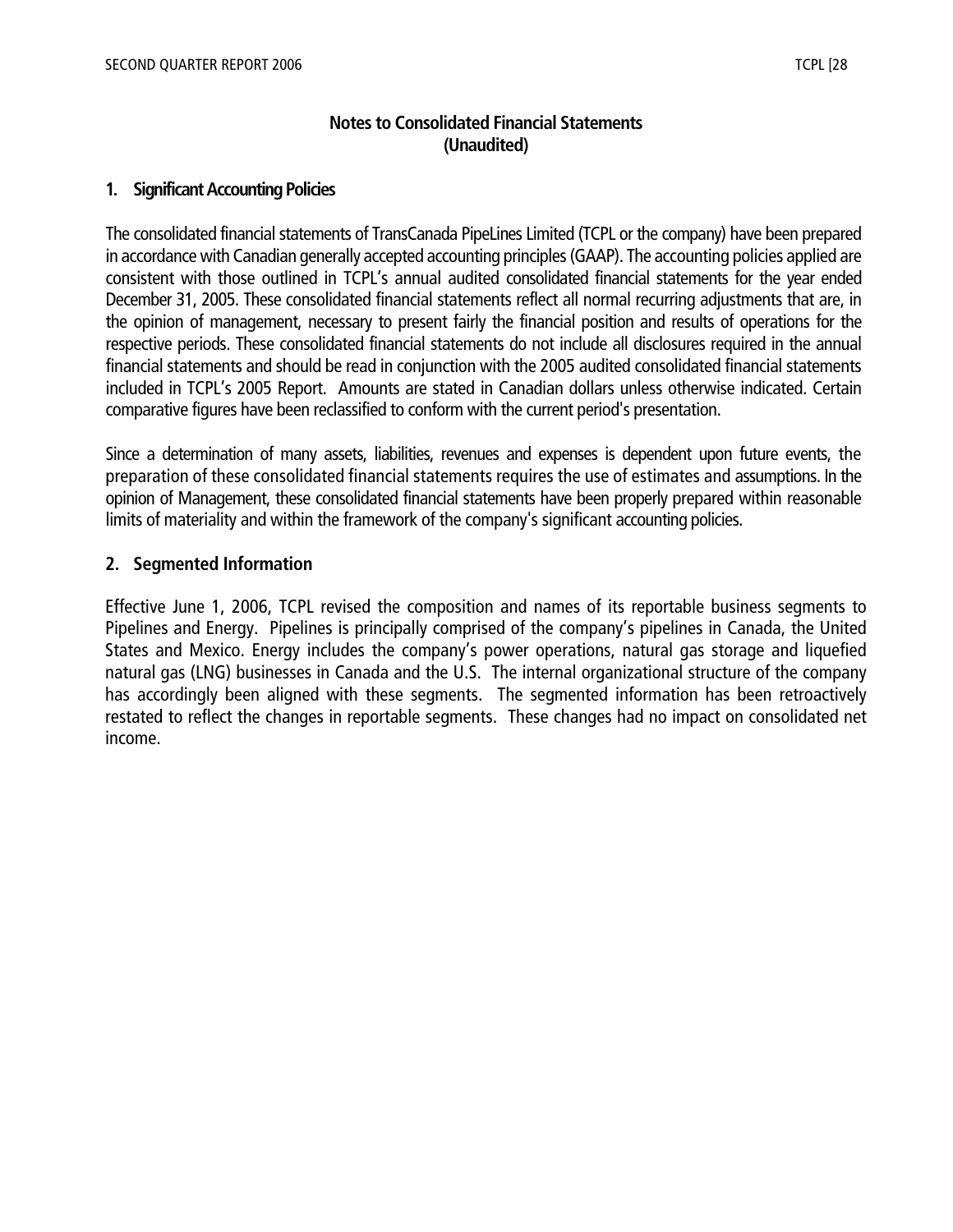The impacts on net income of the Pipelines and Energy segments in each quarter of 2005 and first quarter 2006 are as follows.

|                                         |       | 2006   |              |        |       |              |
|-----------------------------------------|-------|--------|--------------|--------|-------|--------------|
| (millions of dollars)                   | First | Second | <b>Third</b> | Fourth | Total | <b>First</b> |
|                                         |       |        |              |        |       |              |
| <b>Pipelines</b>                        |       |        |              |        |       |              |
| Net Income - previously reported as Gas |       |        |              |        |       |              |
| Transmission                            | 211   | 165    | 148          | 160    | 684   | 168          |
| Reclassifications:                      |       |        |              |        |       |              |
| Natural gas storage                     | (4)   | (1)    | (2)          | (9)    | (16)  | (13)         |
| Costs related to LNG                    |       |        | 3            | 4      | 11    | 2            |
| Net Income - revised                    | 209   | 166    | 149          | 155    | 679   | 157          |
|                                         |       |        |              |        |       |              |
| <b>Energy</b>                           |       |        |              |        |       |              |
| Net Income - previously reported as     |       |        |              |        |       |              |
| Power                                   | 30    | 42     | 292          | 197    | 561   | 89           |
| Reclassifications:                      |       |        |              |        |       |              |
| Natural gas storage                     | 4     |        | 2            | 9      | 16    | 13           |
| Costs related to LNG                    | (2)   | (2)    | (3)          | (4)    | (11)  | (2)          |
| Net Income - revised                    | 32    | 41     | 291          | 202    | 566   | 100          |

| <b>Net Income</b>                     |                  |       |       |               |      |           |       |       |
|---------------------------------------|------------------|-------|-------|---------------|------|-----------|-------|-------|
|                                       | <b>Pipelines</b> |       |       | <b>Energy</b> |      | Corporate | Total |       |
| Three months ended June 30            |                  |       |       |               |      |           |       |       |
| (unaudited – millions of dollars)     | 2006             | 2005  | 2006  | 2005          | 2006 | 2005      | 2006  | 2005  |
| Revenues                              | 969              | 1,008 | 716   | 441           |      |           | 1,685 | 1,449 |
| Cost of sales                         |                  |       | (337) | (250)         |      |           | (337) | (250) |
| Other costs and expenses              | (326)            | (296) | (236) | (122)         | (4)  | (1)       | (566) | (419) |
| Depreciation                          | (235)            | (233) | (31)  | (21)          |      |           | (266) | (254) |
|                                       | 408              | 479   | 112   | 48            | (4)  | (1)       | 516   | 526   |
| Financial charges and non-controlling |                  |       |       |               |      |           |       |       |
| <i>interests</i>                      | (184)            | (194) |       |               | (34) | (32)      | (218) | (226) |
| Financial charges of joint ventures   | (19)             | (13)  | (5)   | (3)           |      |           | (24)  | (16)  |
| Equity income                         | 6                | 13    |       | 13            |      |           | 6     | 26    |
| Interest income and other             | 2                | (1)   |       |               | 12   | 5         | 15    | 4     |
| Gain on sale of Northern Border       |                  |       |       |               |      |           |       |       |
| Partners, L.P. interest               | 23               |       |       |               |      |           | 23    |       |
| Gain on sale of PipeLines LP units    |                  | 2     |       |               |      |           |       |       |
| Income taxes                          | (89)             | (120) | (11)  | (17)          | 26   | 20        | (74)  | (117) |
| <b>Continuing Operations</b>          | 147              | 166   | 97    | 41            |      | (8)       | 244   | 199   |
| <b>Discontinued Operations</b>        |                  |       |       |               |      |           |       |       |
| <b>Net Income</b>                     |                  |       |       |               |      |           | 244   | 199   |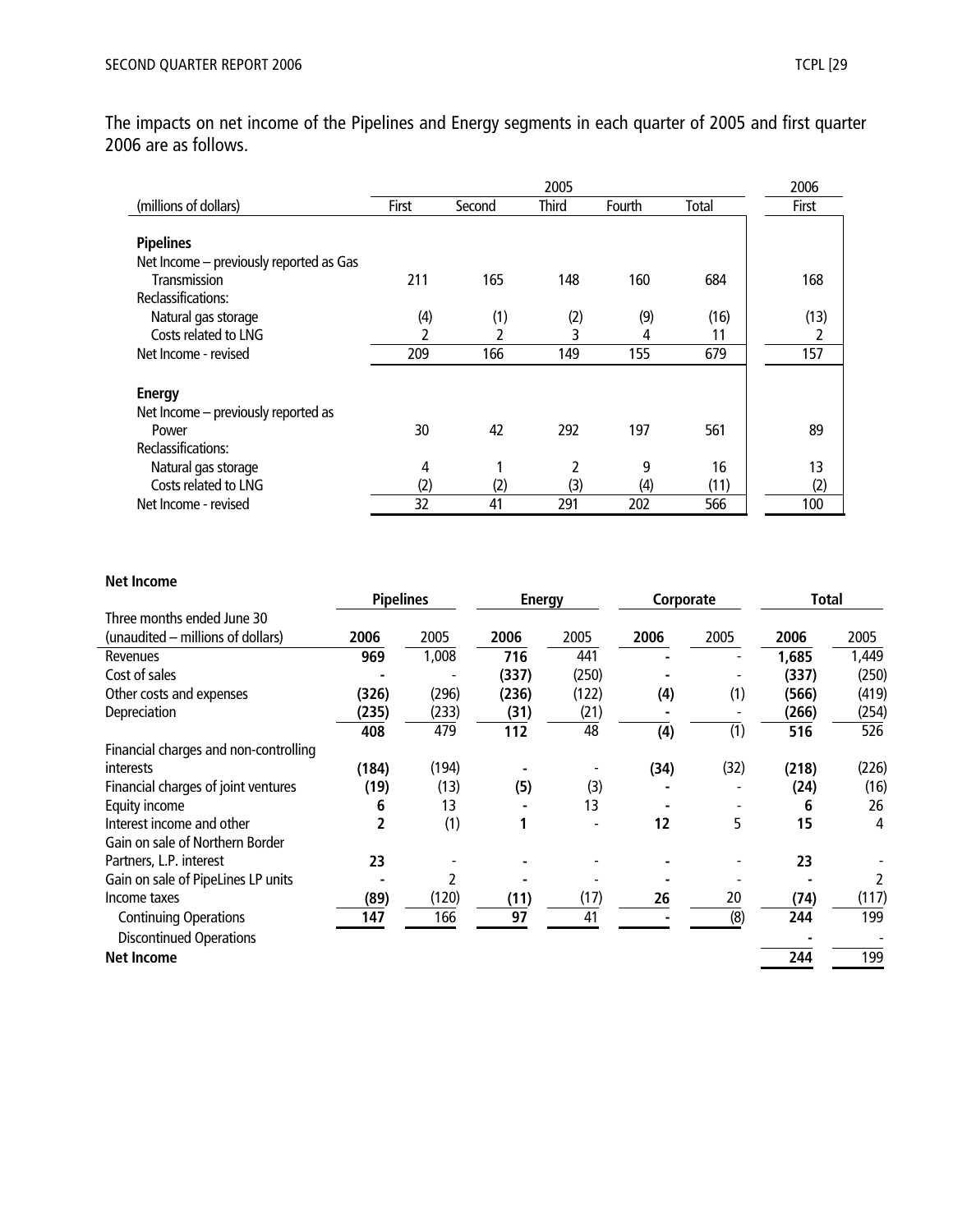|                                       | <b>Pipelines</b> |       | <b>Energy</b> |       | Corporate |      | Total    |       |
|---------------------------------------|------------------|-------|---------------|-------|-----------|------|----------|-------|
| Six months ended June 30              |                  |       |               |       |           |      |          |       |
| (unaudited - millions of dollars)     | 2006             | 2005  | 2006          | 2005  | 2006      | 2005 | 2006     | 2005  |
| Revenues                              | 1,946            | 1,988 | 1,633         | 871   |           |      | 3,579    | 2,859 |
| Cost of sales                         |                  |       | (842)         | (515) |           |      | (842)    | (515) |
| Other costs and expenses              | (643)            | (589) | (455)         | (249) | (5)       | (3)  | (1, 103) | (841) |
| Depreciation                          | (461)            | (465) | (62)          | (40)  |           |      | (523)    | (505) |
|                                       | 842              | 934   | 274           | 67    | (5)       | (3)  | 1,111    | 998   |
| Financial charges and non-controlling |                  |       |               |       |           |      |          |       |
| interests                             | (376)            | (390) |               | (2)   | (70)      | (62) | (446)    | (454) |
| Financial charges of joint ventures   | (33)             | (28)  | (12)          | (5)   |           |      | (45)     | (33)  |
| Equity income                         | 24               | 33    |               | 43    |           |      | 24       | 76    |
| Interest income and other             | 34               | 13    | 3             | 3     | 27        | 12   | 64       | 28    |
| Gain on sale of Northern Border       |                  |       |               |       |           |      |          |       |
| Partners, L.P. interest               | 23               |       |               |       |           |      | 23       |       |
| Gain on sale of PipeLines LP units    |                  | 82    |               |       |           |      |          | 82    |
| Income taxes                          | (210)            | (269) | (68)          | (33)  | 35        | 36   | (243)    | (266) |
| <b>Continuing Operations</b>          | 304              | 375   | 197           | 73    | (13)      | (17) | 488      | 431   |
| <b>Discontinued Operations</b>        |                  |       |               |       |           |      | 28       |       |
| <b>Net Income</b>                     |                  |       |               |       |           |      | 516      | 431   |

#### **Total Assets**

| (millions of dollars) | June 30, 2006<br>(unaudited) | December 31,<br>2005 |
|-----------------------|------------------------------|----------------------|
| Pipelines             | 18,008                       | 17,857               |
| Energy                | 5,422                        | 5,318                |
| Corporate             | 1,134                        | 938                  |
|                       | 24,564                       | 24,113               |

#### **3. Risk Management and Financial Instruments**

The following represents the material changes to the company's financial instruments since December 31, 2005.

## Energy Price Risk Management

The company executes power and natural gas derivatives for overall management of its asset portfolio. The fair value and notional volumes of contracts for differences and the swap, future and option contracts are shown in the tables below.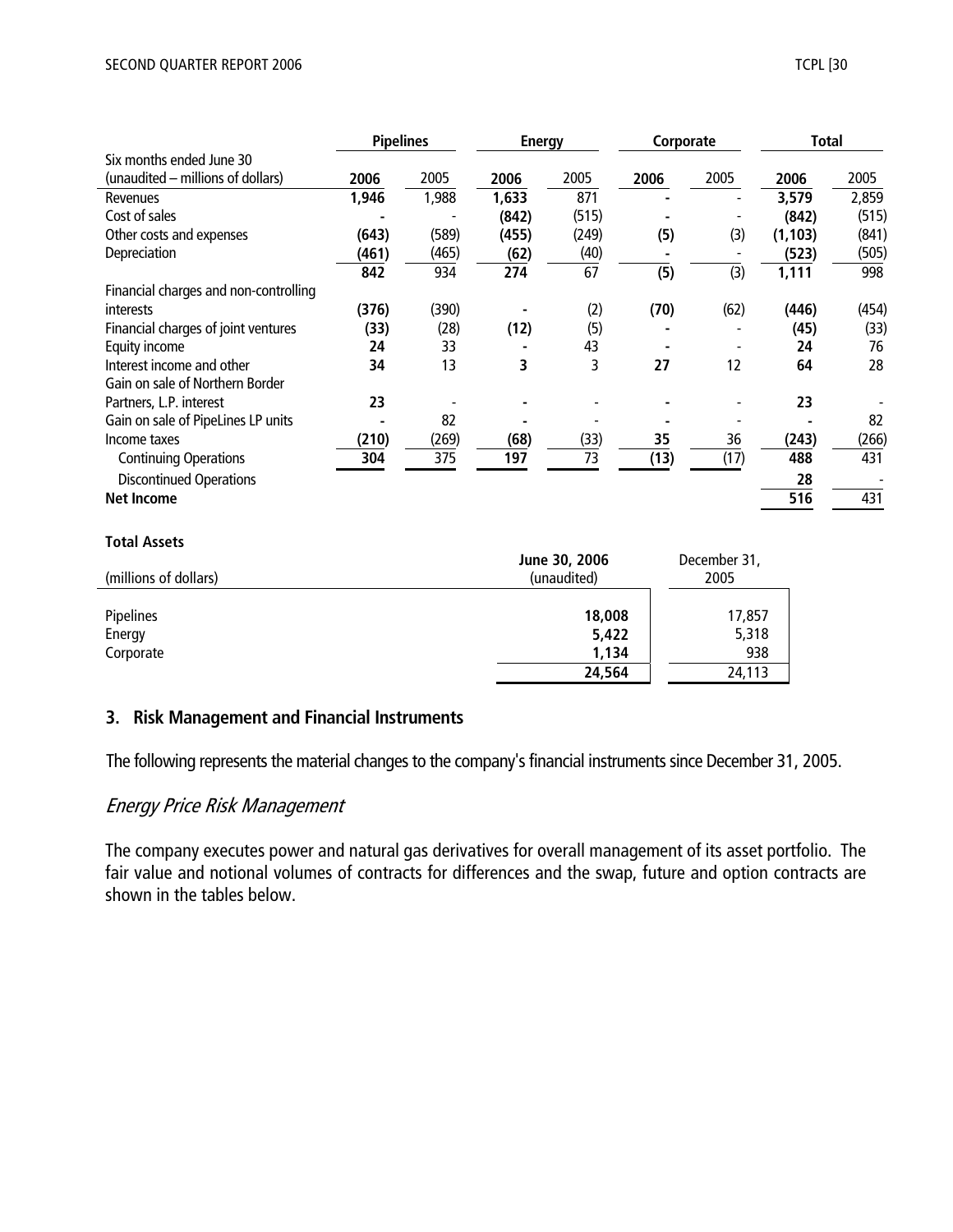| Asset/(Liability)                                                      |            | June 30, 2006 |              | December 31, 2005 |              |
|------------------------------------------------------------------------|------------|---------------|--------------|-------------------|--------------|
| (millions of dollars)                                                  |            | (unaudited)   |              |                   |              |
|                                                                        | Accounting | Fair          |              | Fair              |              |
|                                                                        | Treatment  | Value         |              | Value             |              |
|                                                                        |            |               |              |                   |              |
| Power - swaps and contracts for differences                            |            |               |              |                   |              |
| (maturing 2006 to 2011)                                                | Hedge      | (79)          |              | (130)             |              |
| (maturing 2006 to 2010)                                                | Non-hedge  |               |              | 13                |              |
| Gas - swaps, futures and options                                       |            |               |              |                   |              |
| (maturing 2006 to 2016)                                                | Hedge      | (33)          |              | 17                |              |
| (maturing 2006 to 2008)                                                | Non-hedge  | 18            |              | (11)              |              |
|                                                                        |            |               |              |                   |              |
|                                                                        |            |               |              |                   |              |
| <b>Notional Volumes</b>                                                |            |               |              |                   |              |
| June 30, 2006                                                          |            |               |              |                   |              |
| (unaudited)                                                            |            | Power (GWh)   |              | Gas (Bcf)         |              |
|                                                                        | Accounting |               |              |                   |              |
|                                                                        | Treatment  | Purchases     | <b>Sales</b> | Purchases         | <b>Sales</b> |
|                                                                        |            |               |              |                   |              |
| Power - swaps and contracts for differences<br>(maturing 2006 to 2011) | Hedge      | 3,732         | 9,008        |                   |              |
| (maturing 2006 to 2010)                                                | Non-hedge  | 1,631         | 972          |                   |              |
| Gas - swaps, futures and options                                       |            |               |              |                   |              |
| (maturing 2006 to 2016)                                                | Hedge      |               |              | 87                | 62           |
| (maturing 2006 to 2008)                                                | Non-hedge  |               |              | 15                | 21           |
|                                                                        |            |               |              |                   |              |
|                                                                        |            |               |              |                   |              |
|                                                                        |            |               |              |                   |              |
| <b>Notional Volumes</b>                                                |            |               |              |                   |              |
| December 31, 2005                                                      |            | Power (GWh)   |              | Gas (Bcf)         |              |
|                                                                        | Accounting |               |              |                   |              |
|                                                                        | Treatment  | Purchases     | Sales        | Purchases         | Sales        |
|                                                                        |            |               |              |                   |              |
| Power - swaps and contracts for differences                            | Hedge      | 2,566         | 7,780        |                   |              |
|                                                                        | Non-hedge  | 1,332         | 456          |                   |              |
|                                                                        |            |               |              |                   |              |
| Gas - swaps, futures and options                                       | Hedge      |               |              | 91                | 69           |
|                                                                        | Non-hedge  |               |              | 15                | 18           |
|                                                                        |            |               |              |                   |              |

#### 4. **Long-Term Debt**

In January 2006, the company issued \$300 million of 4.3 per cent medium-term notes due 2011 and in March 2006, the company issued US\$500 million of 5.85 per cent senior unsecured notes due 2036.

In April 2006, TC PipeLines, LP (PipeLines LP) borrowed US\$307 million under its unsecured credit facility to finance the cash portion of the purchase price of its acquisition of an additional 20 per cent interest in Northern Border Pipeline Company (Northern Border). The credit facility has a term of two years and all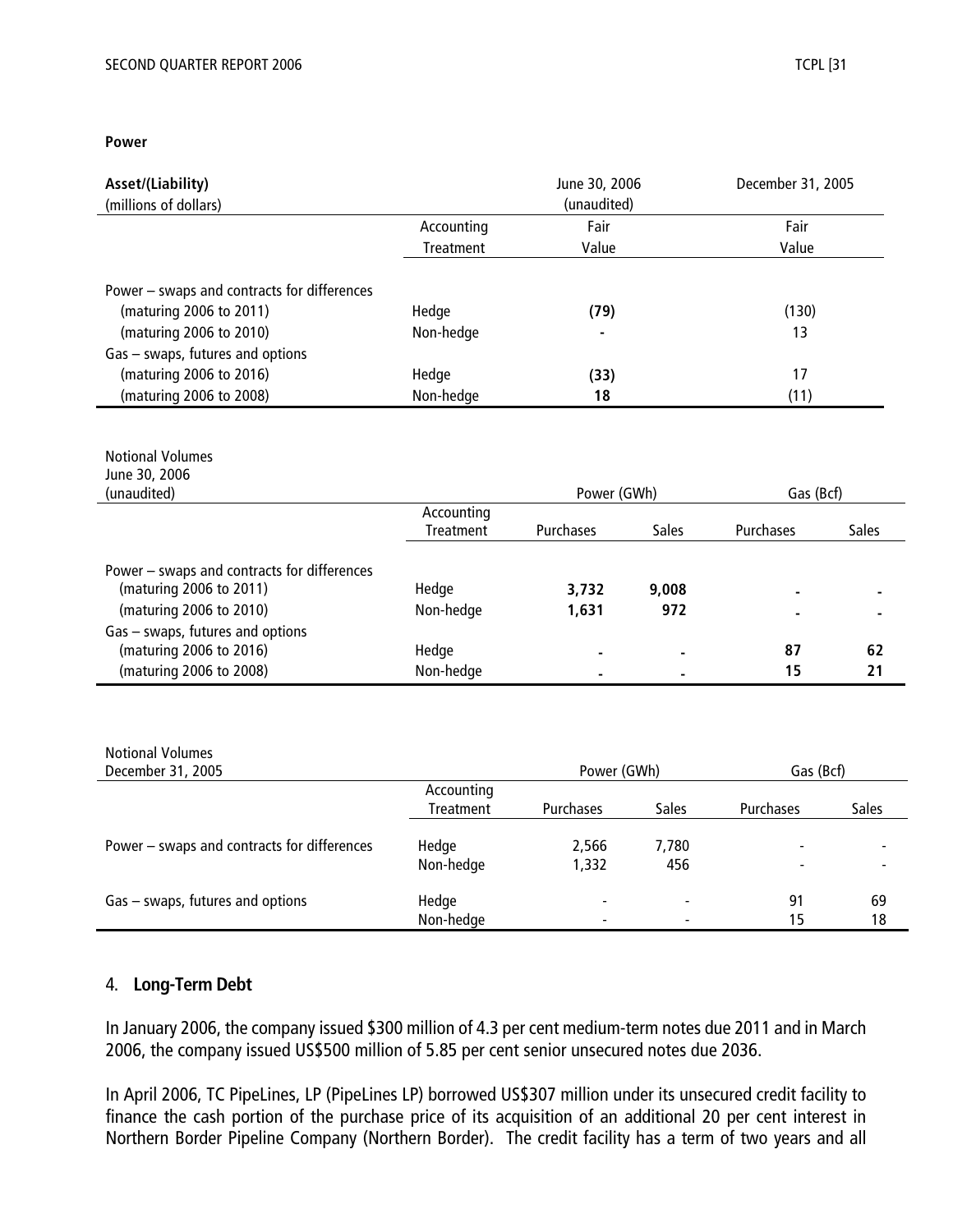amounts outstanding will be due and payable on March 31, 2008. Borrowings under the credit facility will bear interest based at PipeLines LP's election, on the London interbank offered rate or the base rate plus, in either case, an applicable margin.

## **5. Discontinued Operations**

TCPL's net income applicable to common shares for the six months ended June 30, 2006 includes \$28 million of net income from discontinued operations, reflecting settlements received in first quarter 2006 from bankruptcy claims related to TCPL's Gas Marketing business divested in 2001.

## **6. Acquisitions and Dispositions**

In April 2006, PipeLines LP closed its acquisition of an additional 20 per cent general partnership interest in Northern Border for US\$307 million bringing its total general partnership interest to 50 per cent. As part of the transaction, PipeLines LP indirectly assumed approximately US\$120 million of debt of Northern Border. Of the total purchase price, US\$114 million was allocated to goodwill and the remainder was allocated primarily to plant, property and equipment. Northern Border became a jointly controlled entity and TCPL commenced proportionately consolidating its investment in Northern Border on a prospective basis as of April 2006. As part of the transaction, and effective by early second quarter 2007, a subsidiary of TCPL will become the operator of Northern Border which is currently operated by a subsidiary of ONEOK Inc. (ONEOK).

Concurrent with this transaction, TCPL closed the sale of its 17.5 per cent general partner interest in Northern Border Partners, L.P. to a subsidiary of ONEOK, for net proceeds of approximately US\$30 million, resulting in an after-tax gain of \$13 million. The net gain was recorded in the Pipelines segment and the company recorded a \$10 million income tax charge, including \$12 million of current income tax expense, on this transaction.

## **7. Income Taxes**

In second quarter 2006, TCPL recorded a \$33 million future income tax benefit (\$23 million in Energy and \$10 million in Corporate) as a result of a reduction in Canadian federal and provincial corporate income tax rates enacted in second quarter 2006.